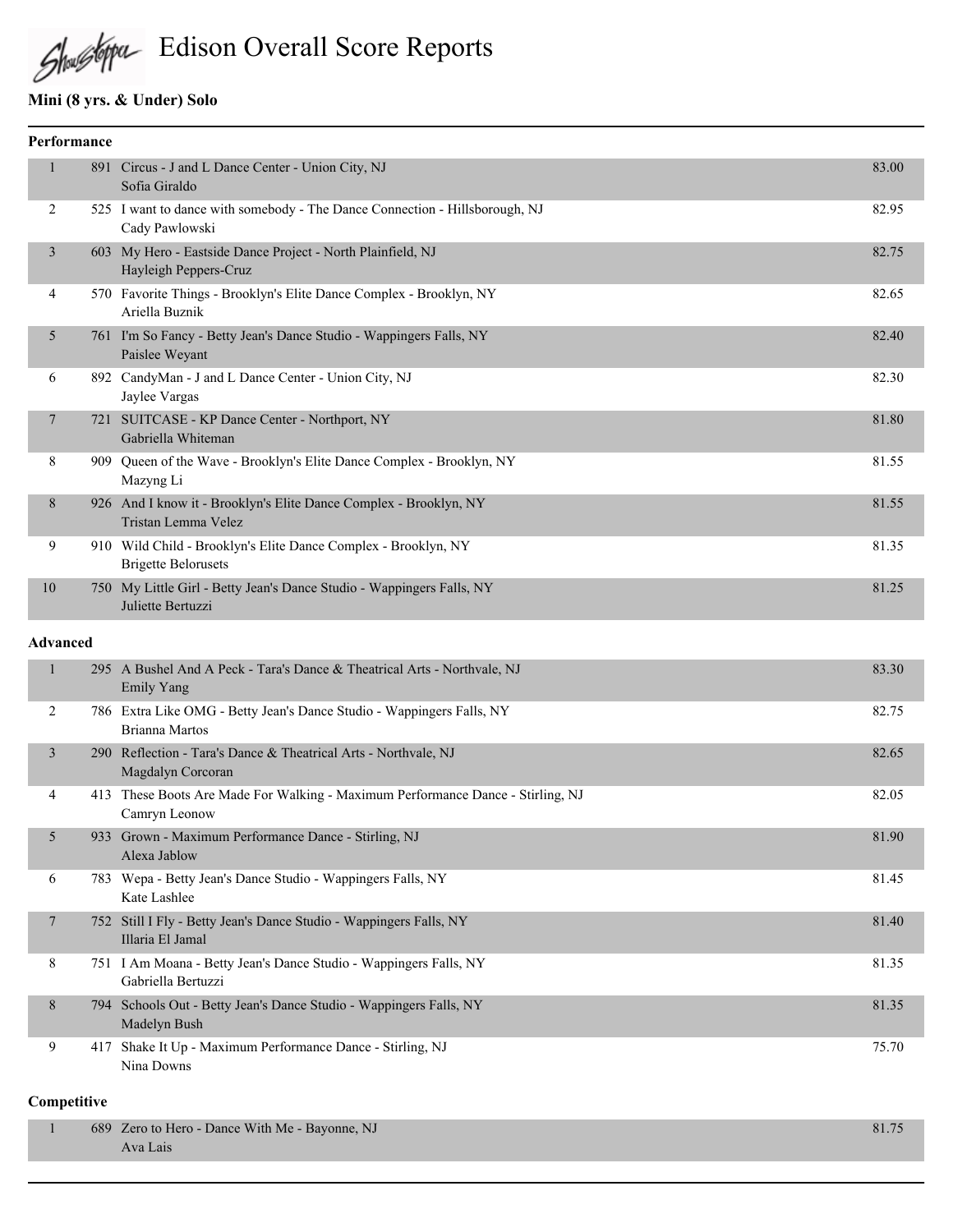# **Mini (8 yrs. & Under) Duet/Trio**

| <b>Performance</b> |   |  |                                                                                                                                      |       |
|--------------------|---|--|--------------------------------------------------------------------------------------------------------------------------------------|-------|
|                    |   |  | 169 Get Your Sparkle On - Eastside Dance Company - Toms River, NJ<br>Angelina Lord, Giuliana Rutzler, Avery Maaser                   | 80.95 |
|                    |   |  | 778 Beyonce - Betty Jean's Dance Studio - Wappingers Falls, NY<br>Paislee Weyant, Peyton Caballero, Reese Byrnes                     | 80.95 |
|                    | 2 |  | 168 Take the A Train - Eastside Dance Company - Toms River, NJ<br>Angelina Lord, Giuliana Rutzler, Avery Maaser                      | 80.60 |
|                    | 3 |  | 518 Welcome To The Tea Party - The Renee Arts Project Dance Company - Freeport, NY<br>Z'mya Hankerson, Harmony Dudley, Teraya Fuller | 80.45 |
|                    | 4 |  | 825 True Colors - The Renee Arts Project Dance Company - Freeport, NY<br>Z'mya Hankerson, Harmony Dudley, Teraya Fuller              | 80.40 |
|                    |   |  |                                                                                                                                      |       |

#### **Advanced**

|                    |  | 401 One Woman Army - Maximum Performance Dance - Stirling, NJ<br>Katarina Ferreira, Camryn Leonow, Alexa Jablow                                                                                                                                                                      | 82.90 |
|--------------------|--|--------------------------------------------------------------------------------------------------------------------------------------------------------------------------------------------------------------------------------------------------------------------------------------|-------|
|                    |  | 808 COUNT ON ME - Bianca□s Dance Academy - Brooklyn, NY<br>Julia Black, Hunter Green                                                                                                                                                                                                 | 82.30 |
|                    |  | 775 Oh La La - Betty Jean's Dance Studio - Wappingers Falls, NY<br>Cassandra Murray, Illaria El Jamal                                                                                                                                                                                | 82.00 |
| 4                  |  | 782 Cars That Go Boom - Betty Jean's Dance Studio - Wappingers Falls, NY<br>Gabriella Bertuzzi, Kate Lashlee                                                                                                                                                                         | 81.55 |
| <b>Competitive</b> |  |                                                                                                                                                                                                                                                                                      |       |
|                    |  | 686 Do It Tonight - Dance With Me - Bayonne, NJ<br>$\mathbf{A}$ , and the second contract of the second contract of the second contract of the second contract of the second contract of the second contract of the second contract of the second contract of the second contract of | 82.15 |

| Ava Lais, Abigail Dittrich, Viktoria Swierzbinski |       |
|---------------------------------------------------|-------|
| 696 Tarzan - Dance With Me - Bayonne, NJ          | 81.55 |
| Ava Lais, Iliana Camacho, Abigail Dittrich        |       |

### **Mini (8 yrs. & Under) Small**

| Performance |     |                                                                                                                                                                                                        |        |
|-------------|-----|--------------------------------------------------------------------------------------------------------------------------------------------------------------------------------------------------------|--------|
| 1           |     | 829 Read All About It - J and L Dance Center - Union City, NJ<br>Allison Gil, Jaylee Vargas, Anabelle Cucu, Jelitza Gordon, Sofia Giraldo, Isabelle Cucu, Mya Taylor,<br>Michelle Anez, Isabella Velez | 110.60 |
| 2           | 660 | Burlesque - Movement Performing Arts Conservatory - Philadelphia, PA<br>Love Marshall, Kaia Haynes, Braelyn Collins, Aziya Hunter, Alahna Fields, Phoenix Jones, Tru Harris                            | 110.10 |
| 3           |     | 799 CANDY GIRL - Bianca S Dance Academy - Brooklyn, NY<br>Ali-Rose Barnett, Charm Borgella, Shaliyah Gibson, Rhylie Thomas, Neomi Thomas                                                               | 109.70 |
| 4           |     | 320 Legs - Vicky Simegiatos Performing Arts Center - Brooklyn, NY<br>Maia Brugueras, Sarai Colon, Athena Diamantopoulos, Olivia Gaspari, Christina Sirakis, Elizabeth<br>Mervin, Ava Khan, Tala Ahmad  | 109.20 |
| 5           | 903 | Song of Water Lily - FA DANCE - Livingston, NJ<br>Lily Wang, Isabelle Bao, Sophie Yao, Alice Hou, Charlotte Gao, Audrey Ning, Chloe Hao, Alexandra<br>Hsun                                             | 108.85 |
| 6           |     | 919 Little Peacock - FA DANCE - Livingston, NJ<br>Amelia Lu, Victoria Zhang, Suvi Kuo, Olivia Xie, Mona Chen, Emily Cai, Doris Zhu, Chelsea Li,<br>Alexander Zhang                                     | 108.80 |
| 7           | 139 | Baby I'm A Star - Starz Performing Arts Academy - East Rutherford, NJ<br>Catherine Quinn, Sofia Olivo, Sarah Varas, Melania Rossi                                                                      | 108.75 |
| 7           | 298 | 50's Cuties - Tara's Dance & Theatrical Arts - Northvale, NJ<br>Alexa Susino, Hannah Corcoran, Chloe Borsinger, Sophia Olshow, Madeline Rivera, Kyle Foley, Kendyl<br>Foley                            | 108.75 |
| 7           | 659 | Breaking The Law - Movement Performing Arts Conservatory - Philadelphia, PA                                                                                                                            | 108.75 |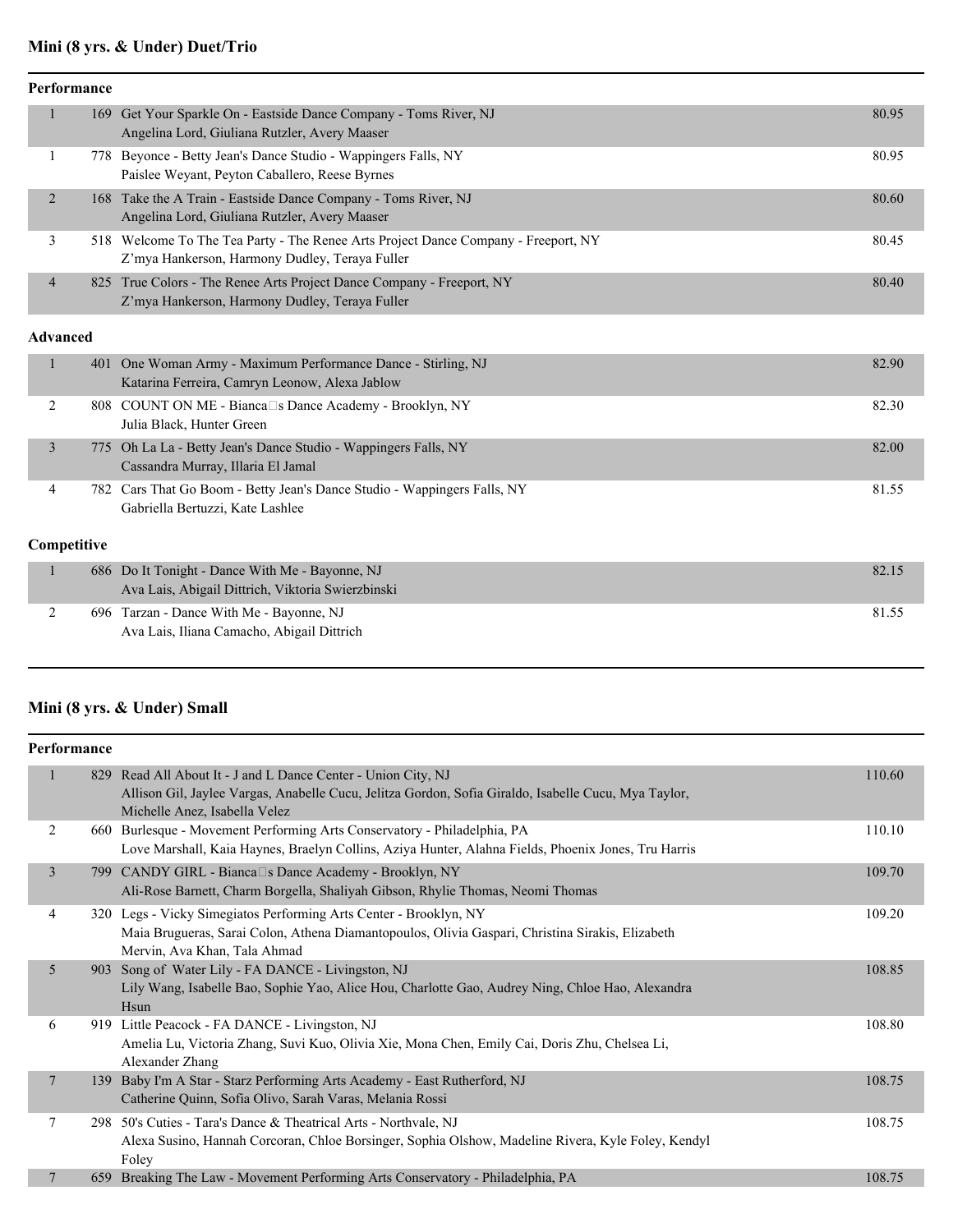|                 |      | Love Marshall, Kaia Haynes, Braelyn Collins, Aziya Hunter, Alahna Fields, Phoenix Jones, Tru Harris |        |
|-----------------|------|-----------------------------------------------------------------------------------------------------|--------|
| 8               |      | 140 Mambo No. 5 - Starz Performing Arts Academy - East Rutherford, NJ                               | 108.65 |
|                 |      | Catherine Quinn, Sofia Olivo, Sarah Varas, Melania Rossi                                            |        |
| 9               |      | 322 INTO THE UNKNOWN - Vicky Simegiatos Performing Arts Center - Brooklyn, NY                       | 108.30 |
|                 |      | Athena Diamantopoulos, James Colon, Elizabeth Mervin, Ava Khan, Tala Ahmad, Maia Brugueras, Sarai   |        |
|                 |      | Colon, Harlow Pierre-Louis                                                                          |        |
| 10              | 498. | Electric - The Source Dance Lab - Palisades Park, NJ                                                | 108.20 |
|                 |      | Alexa Smith, Carolena Ison, Lorelle Ison, Sofia Hernandez, Sienna Seidenfaden                       |        |
|                 |      |                                                                                                     |        |
| <b>Advanced</b> |      |                                                                                                     |        |
|                 |      | 802 MY BOYFRIEND'S BACK - Bianca□s Dance Academy - Brooklyn, NY                                     | 112.30 |
|                 |      | Londyn Mcallister, Julia Black, Hunter Green, Lotus McKinnie                                        |        |
| 2               |      | 389 When Your Feet Don't Touch the Ground - Maximum Performance Dance - Stirling, NJ                | 108.90 |
|                 |      | Siena Fischetti, Penelope Beltran, Mariabella Milelli, Camryn Leonow, Alexa Jablow, Izzy D'Silva,   |        |
|                 |      | Natalie Opalka, Aubrey Feneli, Nina Downs                                                           |        |
| 3               |      | 386 Bathing Beauties - Maximum Performance Dance - Stirling, NJ                                     | 108.65 |
|                 |      | Siena Fischetti, Penelope Beltran, Mariabella Milelli, Camryn Leonow, Alexa Jablow, Izzy D'Silva,   |        |
|                 |      | Natalie Opalka, Aubrey Feneli, Nina Downs                                                           |        |
|                 |      |                                                                                                     |        |
| Competitive     |      |                                                                                                     |        |
|                 |      | 680 LOVE - Dance With Me - Bayonne, NJ                                                              | 108.95 |
|                 |      | Eva Lynch, Ava Lais, Abigail Dittrich, Lorelai Romero, Sophia Rosado                                |        |
| 2               |      | 684 Don't Go - Dance With Me - Bayonne, NJ                                                          | 108.65 |
|                 |      | Iliana Camacho, Eva Lynch, Ava Lais, Abigail Dittrich, Sophia Rosado, Lorelai Romero                |        |

#### **Mini (8 yrs. & Under) Large**

#### **Performance** 1 801 WHO LET THE DOGS OUT - Bianca□s Dance Academy - Brooklyn, NY 109.50 Mikayla Williams, Aliyah Beaumont, Giannah Cedeno, Jaylah Daniels, Jadorie Green, Londyn Mcallister, Julia Black, Hunter Green, Shaniyah Cooke-Steward, Nevaeh Tucker, Kyla Douglas, Neleah Thomas, Lotus McKinnie 2 804 ITSY BITSY SPIDER - Bianca S Dance Academy - Brooklyn, NY 109.05 Mikayla Williams, Aliyah Beaumont, Giannah Cedeno, Jaylah Daniels, Jadorie Green, Londyn Mcallister, Julia Black, Hunter Green, Kyla Douglas, Neleah Thomas, Nevaeh Tucker, Lotus McKinnie, Shaniyah Cooke-Steward 3 164 Extreme - Shooting Stars NYC - New York, NY 107.50 Harper Pierce, Sienna Alper, Stella Dashefsky, Vivienne Boss, Drew Hubbard, Stella Olim, Reven Padia, Payton Reardon, Ava Lamb, Arya Lev **Advanced** 1 338 Move It! - Vicky Simegiatos Performing Arts Center - Brooklyn, NY 110.25 Aya Pappas, James Colon, Leon Chernov, Nina Rogers, Christina Sirakis, Harlow Pierre-Louis, Olivia Gaspari, Anna Rose Kambouris, Mia Marzena, Anastasia Teran 2 499 Shorteez Salt & Pepper - The Source Dance Lab - Palisades Park, NJ 108.90 Sophie Chan, Leah Cigercioglu, Sadie DeGennaro, Isabella Lyons, Aerie Park, Chloe Portillo, Gabriella Puente, Nina Smith, Lola Urgo, Mario Vaccaro

#### **Junior (9 - 11 yrs.) Solo**

#### **Performance**

| 890 Colors of the Wind - J and L Dance Center - Union City, NJ | 83.70 |
|----------------------------------------------------------------|-------|
| Jelitza Gordon                                                 |       |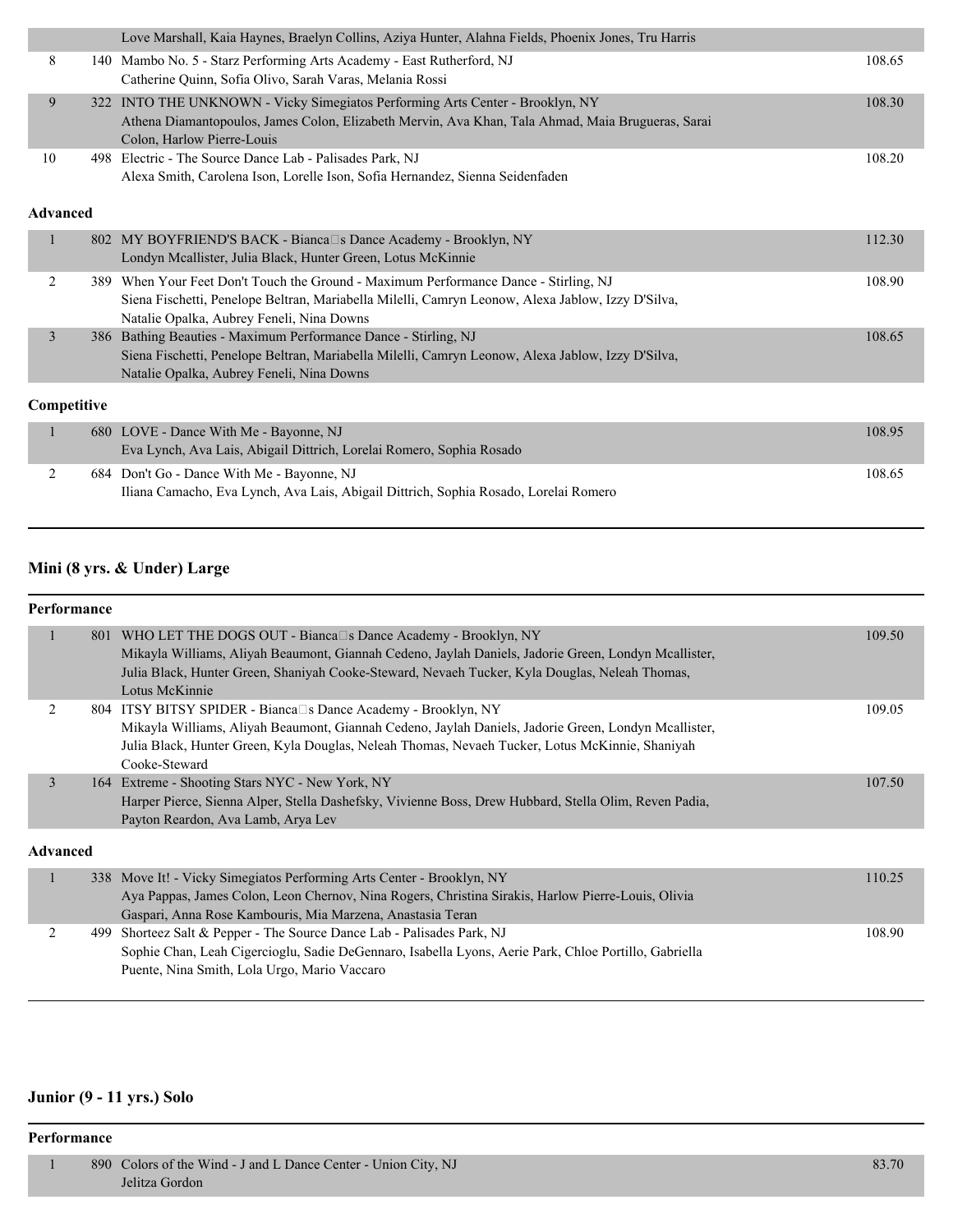| 2              | 605 Shake Your Groove Thing - Eastside Dance Project - North Plainfield, NJ<br>Destiny Woodson      | 83.30 |
|----------------|-----------------------------------------------------------------------------------------------------|-------|
| $\mathfrak{Z}$ | 314 Kill Em With Kindness - Vicky Simegiatos Performing Arts Center - Brooklyn, NY<br>Nora Moran    | 82.55 |
| 3              | 893 Diva - J and L Dance Center - Union City, NJ<br>Mya Taylor                                      | 82.55 |
| $\overline{4}$ | 526 Makes me wanna pray - The Dance Connection - Hillsborough, NJ<br>Madeleine Hughes               | 81.90 |
| 5.             | 646 Boss - Sublime Dance Company - Guttenberg, NJ<br>Gulianna Perez                                 | 81.85 |
| 6              | 62 If They Could See Me Now - Sublime Dance Company - Guttenberg, NJ<br>Anabel De Jesus             | 81.70 |
| 7              | 32 Reflection - Sublime Dance Company - Guttenberg, NJ<br>Andrea Rosa                               | 81.50 |
|                | 316 Finding Neverland - Vicky Simegiatos Performing Arts Center - Brooklyn, NY<br>Christina Sirakis | 81.50 |

#### **Advanced**

|    |     | 76 Rise Up - Sublime Dance Company - Guttenberg, NJ<br>Mia Salcedo                           | 85.45 |
|----|-----|----------------------------------------------------------------------------------------------|-------|
| 2  |     | 206 Express Yourself - The Tate Academy - Teaneck, NJ<br><b>Tamar Bar Yosef</b>              | 85.40 |
| 3  |     | 351 Over the Rainbow - Vicky Simegiatos Performing Arts Center - Brooklyn, NY<br>Nina Rogers | 84.95 |
| 4  | 198 | Comin' Home - The Tate Academy - Teaneck, NJ<br>Gemma Alvarez                                | 84.60 |
| 5  |     | 888 Royals - J and L Dance Center - Union City, NJ<br>Victoria Kratc                         | 84.15 |
| 6  |     | 34 Angel By The Wings - Sublime Dance Company - Guttenberg, NJ<br>Tianna-Marie Mejias        | 84.00 |
| 7  | 543 | Beauty and the Beast - Brooklyn's Elite Dance Complex - Brooklyn, NY<br>Veronica Shafir      | 83.80 |
| 7  |     | 748 SHOW OFF - KP Dance Center - Northport, NY<br>Hailey Costello                            | 83.80 |
| 8  | 590 | Ode to Judith - Premiere Dance Theatre - Montclair, NJ<br>KaiLeigh Lancaster                 | 83.75 |
| 9  |     | 599 Iris - The Star Maker School - Clinton, NJ<br>Amanda Reina                               | 83.60 |
| 10 |     | 345 Lost Boy - Vicky Simegiatos Performing Arts Center - Brooklyn, NY<br>Vivienne Nolfi      | 83.55 |
| 10 |     | 356 There She Goes - Vicky Simegiatos Performing Arts Center - Brooklyn, NY<br>Alisar Ahmad  | 83.55 |

#### **Competitive**

|                | 471 Summertime - Complexity Dance Center - Bridgewater, NJ<br>Kennedy Anderson  | 87.40 |
|----------------|---------------------------------------------------------------------------------|-------|
|                | 457 Inertia - Complexity Dance Center - Bridgewater, NJ<br>Leah Rotman          | 86.60 |
| 3              | 462 Sweet & Bitter - Complexity Dance Center - Bridgewater, NJ<br>Lauren Kim    | 86.35 |
| 4              | 438 Visnaga - Complexity Dance Center - Bridgewater, NJ<br>Olivia Solarek       | 86.25 |
| $\overline{4}$ | 449 Below Sea Level - Complexity Dance Center - Bridgewater, NJ<br>Alexis Gomez | 86.25 |
|                | 446 Bitter Cold - Complexity Dance Center - Bridgewater, NJ<br>Emma Schmelzer   | 86.10 |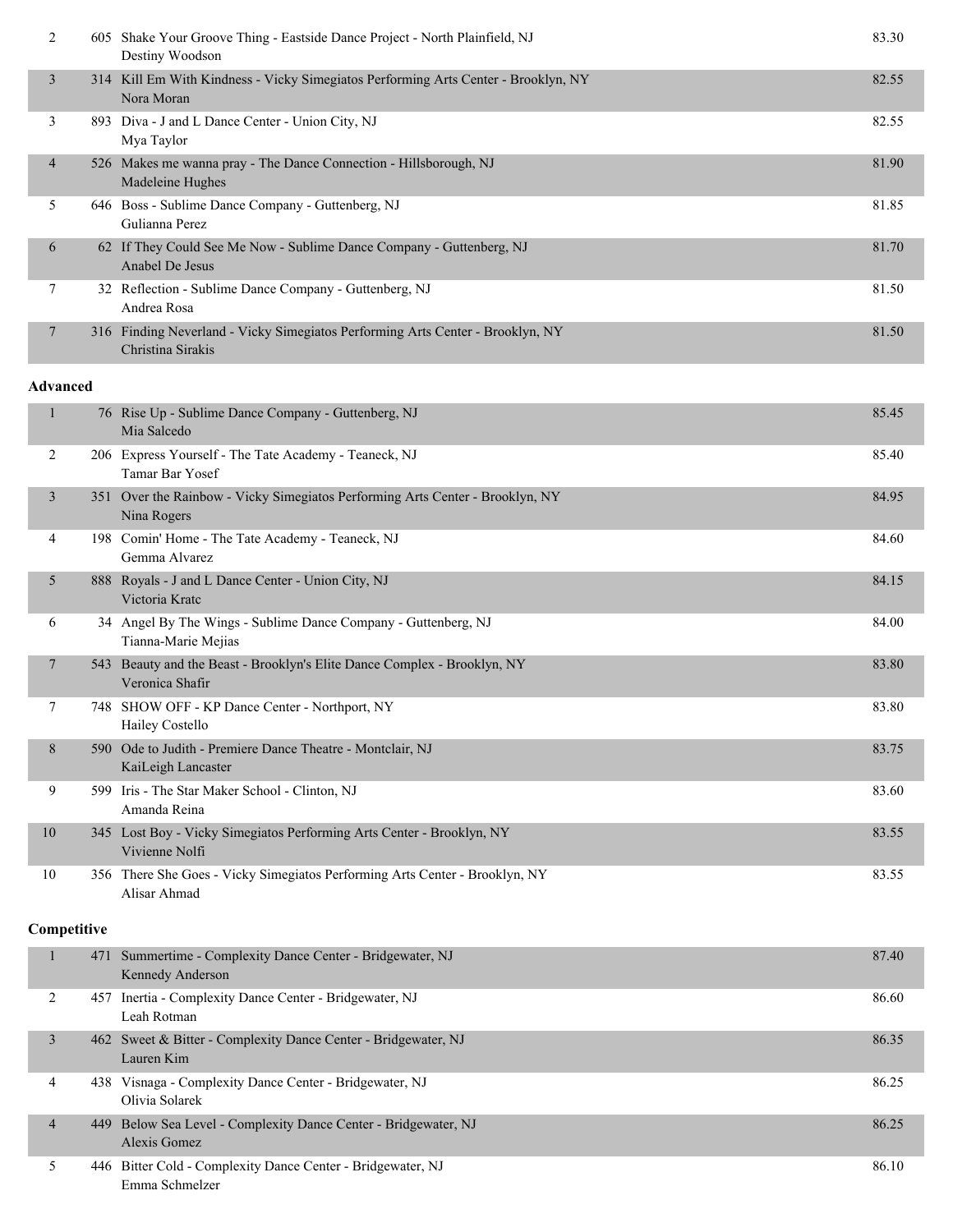| 6  | 700 Business of Love - Legends Dance Center - Garwood, NJ<br>Ava Alvarez                  | 86.05 |
|----|-------------------------------------------------------------------------------------------|-------|
|    | 208 Burnin' Up - The Tate Academy - Teaneck, NJ<br>Carly Baitner                          | 85.55 |
| 8  | 707 Rihanna - Legends Dance Center - Garwood, NJ<br>Mckenzie Bouhadie                     | 85.50 |
| 9  | 754 Dream It Possible - Betty Jean's Dance Studio - Wappingers Falls, NY<br>Aubrey Weyant | 85.40 |
| 10 | 31 One Beautiful Evening - Sublime Dance Company - Guttenberg, NJ<br>Sienna Johnson       | 85.30 |

### **Junior (9 - 11 yrs.) Duet/Trio**

|                 | Performance |                                                                                                                                    |        |
|-----------------|-------------|------------------------------------------------------------------------------------------------------------------------------------|--------|
| 1               |             | 325 Tic Boom - Shooting Stars NYC - New York, NY                                                                                   | 82.65  |
|                 |             | Olivia Steinberg, Remington Eliasek, Mila Perez                                                                                    |        |
| 2               |             | 907 Jump Shoot Boogie - Brooklyn's Elite Dance Complex - Brooklyn, NY<br>Ariana Starobinets, Ariella Buznik, Gabriellla Zaydenverg | 82.05  |
| <b>Advanced</b> |             |                                                                                                                                    |        |
| $\mathbf{1}$    |             | 85 THE RIVER - Vicky Simegiatos Performing Arts Center - Brooklyn, NY<br>Alisar Ahmad, Kayla Rodriguez, Zoey Maiorana              | 111.85 |
| 2               |             | 894 Copy Cat - J and L Dance Center - Union City, NJ<br>Briella Garcia, Victoria Kratc                                             | 111.65 |
| 3               |             | 409 Cover Me in Sunshine - Maximum Performance Dance - Stirling, NJ<br>Joely Finklestein, Ellyse Mack                              | 111.30 |
| 4               |             | 403 Conceited - Maximum Performance Dance - Stirling, NJ<br>Rebecca Levitz, Elsa VanLoo, Elle Allena                               | 111.10 |
| 5               |             | 350 Hey Soul Sister - Vicky Simegiatos Performing Arts Center - Brooklyn, NY<br>Acadia Feder, Zoey Maiorana                        | 110.50 |
| Competitive     |             |                                                                                                                                    |        |
| $\mathbf{1}$    | 469         | Wonderland - Complexity Dance Center - Bridgewater, NJ<br>Ella Bass, Abbey Dufort, Kennedy Anderson                                | 86.30  |
| 2               |             | 467 Destitute - Complexity Dance Center - Bridgewater, NJ<br>Alexis Gomez, Leah Rotman                                             | 86.00  |
| 3               |             | 774 Side by Side - Betty Jean's Dance Studio - Wappingers Falls, NY<br>Aryanna Cuadrado, Kailtyn Hart                              | 84.70  |
| 4               |             | 258 Sir Duke - 100% Dance - Ocean, NJ<br>Giuliana Lombardi, Riley Olson                                                            | 84.20  |
| 5               |             | 133 Mr. Postman - Starz Performing Arts Academy - East Rutherford, NJ<br>Bianca Lichtman, Samantha Slezak                          | 83.85  |
| 6               |             | 259 Friends - 100% Dance - Ocean, NJ<br>Giuliana Lombardi, Riley Olson                                                             | 83.40  |
| 7               |             | 683 Only the Beginning - Dance With Me - Bayonne, NJ<br>Viktoria Swierzbinski, Nathalie Layo                                       | 83.25  |
| 8               |             | 694 Loyal Brave True - Dance With Me - Bayonne, NJ<br>Sofia Balza, Ireland Spiers                                                  | 83.10  |
| 9               |             | 698 Control - Dance With Me - Bayonne, NJ<br>Viktoria Swierzbinski, Sophia Rosado                                                  | 83.00  |
| 10              |             | 930 Downtown - Brooklyn's Elite Dance Complex - Brooklyn, NY<br>Veronica Shafir, Anthony Shafir                                    | 82.90  |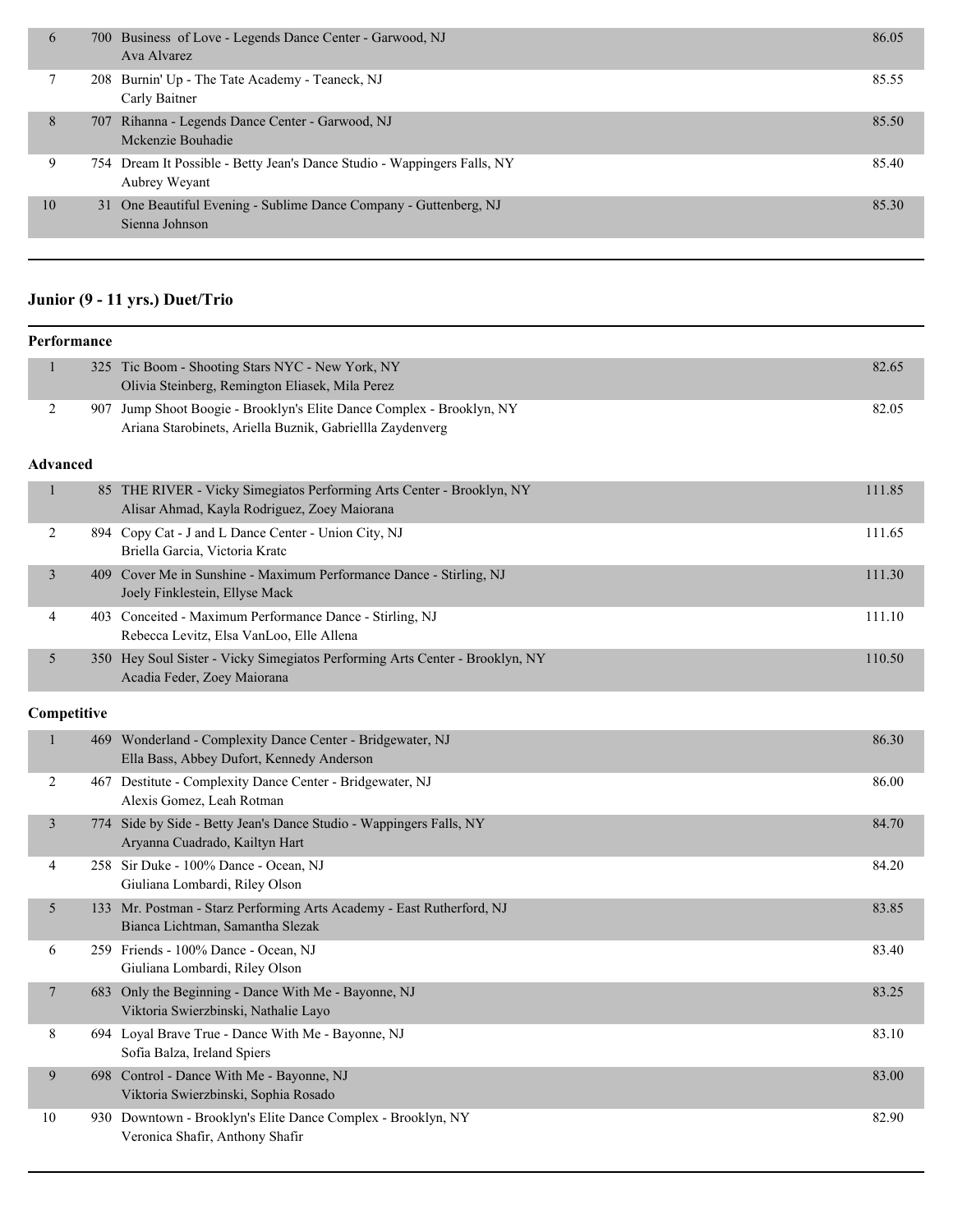### **Junior (9 - 11 yrs.) Small**

| Performance    |                                                                                                                                                                            |        |
|----------------|----------------------------------------------------------------------------------------------------------------------------------------------------------------------------|--------|
| $\mathbf{1}$   | 627 If My Friends Could See Me Now - All That Jazz Dance Academy - Hamilton, NJ                                                                                            | 112.00 |
|                | Haley Pizzillo, Adriana Azcona, Christelle Semexan, Lindsay Baker                                                                                                          |        |
| $\overline{c}$ | 77 Haunted Circus - Sublime Dance Company - Guttenberg, NJ                                                                                                                 | 111.00 |
|                | Gulianna Perez, Angelie Rendon, Andrea Rosa, Anabel De Jesus, Jayson Torres, Séia Josiah                                                                                   |        |
| $\mathfrak{Z}$ | 925 Chinese Fan - FA DANCE - Livingston, NJ                                                                                                                                | 110.50 |
|                | Emma Yang, Sophia Chen, Crystal Zhang, Chloe Xu, Bosiyang Wu, Ella Wang, Kingsley Zhu, Kaiyi<br>Kang, Ella Dong                                                            |        |
| $\overline{4}$ | 524 Light of Seven - The Dance Connection - Hillsborough, NJ                                                                                                               | 110.45 |
|                | Aneesha Bhargava, Evija Domanski, Andria Herring, Ellea Pepe, Yarden Shapira                                                                                               |        |
| 5              | 523 Im Fabulous - The Dance Connection - Hillsborough, NJ                                                                                                                  | 109.05 |
|                | Ellea Pepe, Cady Pawlowski, Madeleine Hughes, Yarden Shapira, Evija Domanski                                                                                               |        |
| 6              | 906 DJ Got Us Falling in Love - Brooklyn's Elite Dance Complex - Brooklyn, NY                                                                                              | 108.80 |
|                | Jaden Dimentman, Gabriellla Zaydenverg, Ariana Starobinets, Dylan Zisman, Ariella Buznik                                                                                   |        |
| Advanced       |                                                                                                                                                                            |        |
| $\mathbf{1}$   | 507 Breathing - The Source Dance Lab - Palisades Park, NJ                                                                                                                  | 114.00 |
|                | Abigail Chan, Gabriella Clifton, Avivah Hernandez, Chariel Hiciano, Angelina Perdomo, Isabella                                                                             |        |
|                | Santelises, Nadia Skibola, Isabella Wilkerson                                                                                                                              |        |
| $\overline{c}$ | 656 Boogie Wonderland - Movement Performing Arts Conservatory - Philadelphia, PA                                                                                           | 113.60 |
|                | Mikiyah Gray, Mikayla Gray, Keva Prescott, Kalea Jordan, Autumn Hammond, Saaniyah Willoughby,                                                                              |        |
| $\mathfrak{Z}$ | Reniyah Mayes, Janiya Evans<br>657 Unsteady - Movement Performing Arts Conservatory - Philadelphia, PA                                                                     | 113.30 |
|                | Janiya Evans, Saaniyah Willoughby, Keva Prescott, Reniyah Mayes, Mikayla Gray, Mikiyah Gray, Kalea                                                                         |        |
|                | Jordan, Autumn Hammond                                                                                                                                                     |        |
| 4              | 655 For All We Know - Movement Performing Arts Conservatory - Philadelphia, PA                                                                                             | 112.65 |
|                | Autumn Hammond, Janiya Evans, Saaniyah Willoughby, Keva Prescott, Reniyah Mayes, Mikayla Gray,                                                                             |        |
|                | Mikiyah Gray, Kalea Jordan                                                                                                                                                 |        |
| 5              | 204 Georgia - The Tate Academy - Teaneck, NJ<br>Rosie Kardasakis, Genevieve Tomic, Ava Chiang, Avanthika Vetrivel, Gemma Alvarez, Leora Bernstein,                         | 111.80 |
|                | Haelle Bredy                                                                                                                                                               |        |
| 5              | 509 Dynamite - The Source Dance Lab - Palisades Park, NJ                                                                                                                   | 111.80 |
|                | Avivah Hernandez, Abigail Chan, Angelina Perdomo, Alyssa Baez, Chariel Hiciano, Isabella Santelises,                                                                       |        |
|                | Nadia Skibola                                                                                                                                                              |        |
| 6              | 880 Step Sisters Lament - Sublime Dance Company - Guttenberg, NJ                                                                                                           | 111.70 |
|                | Angelina Mendez, Tianna-Marie Mejias, Angelie Rendon, Andrea Rosa, Anabel De Jesus, Jayson Torres                                                                          |        |
| 7              | 303 Arabian Nights - Tara's Dance & Theatrical Arts - Northvale, NJ<br>Gabriella Brown, Serena Cuellar, Bella Atristain, Emalee Korn, Gillian Gundersen, Hailey Korenfeld, | 111.65 |
|                | Kaitlyn Gallagher, Katherine Moloney, Sarah Temple                                                                                                                         |        |
| 8              | 488 Love Brings Change - Premiere Dance Theatre - Montclair, NJ                                                                                                            | 111.60 |
|                | Meagan Robinson, Aliyah Thom-Rogers, Nevaeh Grandvillle, KaiLeigh Lancaster, Brielle Baker, Kiley                                                                          |        |
|                | Jones                                                                                                                                                                      |        |
| 9              | 563 A Whole New World - Brooklyn's Elite Dance Complex - Brooklyn, NY                                                                                                      | 111.10 |
|                | Veronica Shafir, Roschelle Dimentman, Georgina Raptis, Gavin Barone                                                                                                        |        |
| 10             | 319 Arrival Of The Birds - Vicky Simegiatos Performing Arts Center - Brooklyn, NY                                                                                          | 110.10 |
|                | Alisar Ahmad, Zoey Maiorana, James Colon, Acadia Feder, Kayla Rodriguez, Ariana Cifuentes, Athena<br>Diamantopoulos, Maia Brugueras, Harlow Pierre-Louis                   |        |
|                |                                                                                                                                                                            |        |
| Competitive    |                                                                                                                                                                            |        |
| $\mathbf{1}$   | 480 The Sequel - Complexity Dance Center - Bridgewater, NJ                                                                                                                 | 115.55 |
|                | Pierson DelVecchio, Gianna Autodore, Ella Bass, Alexis Gomez, Abbey Dufort, Olivia Solarek, Leah                                                                           |        |
|                | Rotman, Lauren Kim, Kennedy Anderson                                                                                                                                       |        |

|  | Rotman, Lauren Kim, Kennedy Anderson                                                             |        |
|--|--------------------------------------------------------------------------------------------------|--------|
|  | 867 Shadow Vision - Complexity Dance Center - Bridgewater, NJ                                    | 114.95 |
|  | Pierson DelVecchio, Gianna Autodore, Ella Bass, Alexis Gomez, Abbey Dufort, Olivia Solarek, Leah |        |
|  | Rotman, Lauren Kim, Kennedy Anderson                                                             |        |
|  | 618 A WHOLE LOTTA WOMAN - Bianca□s Dance Academy - Brooklyn, NY                                  | 113.65 |
|  | Saige Hernandez, Kayla Abraham, Jahmora Griffen, Ashlee Vidal, Khloe Frison                      |        |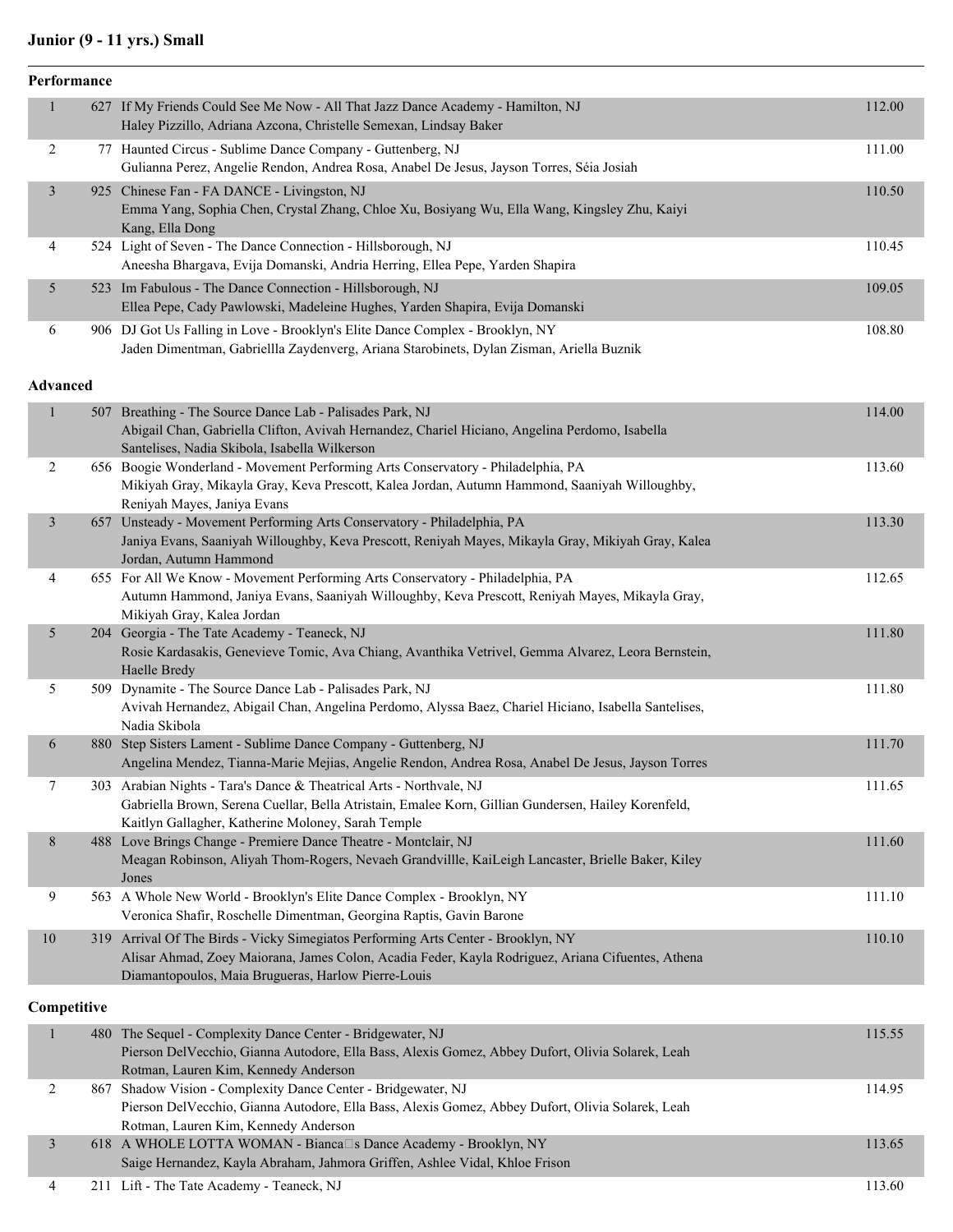Anya Powell, Carly Baitner, Georgina Montero, Isabelle Zakheim, Liam Brady, Mariana Kardasakis, Meira Shlagbaum

|    |     | ivicira Sinaguaum                                                                                                                                                 |        |
|----|-----|-------------------------------------------------------------------------------------------------------------------------------------------------------------------|--------|
| 5  |     | 710 I Like That - Legends Dance Center - Garwood, NJ<br>Mckenzie Bouhadie, Emma Smith, Ava Alvarez, Lauren Urban                                                  | 112.65 |
| 6  |     | 205 In the Air Tonight - The Tate Academy - Teaneck, NJ<br>Tamar Bar Yosef, Anya Powell, Carly Baitner, Georgina Montero, Isabelle Zakheim, Meira Shlagbaum       | 112.60 |
| 6  | 711 | Single Ladies - Legends Dance Center - Garwood, NJ<br>Mckenzie Bouhadie, Emma Smith, Ava Alvarez, Lauren Urban                                                    | 112.60 |
|    |     | 803 BLACK BUTTERFLIES - Bianca□s Dance Academy - Brooklyn, NY<br>Kayla Abraham, Saige Hernandez, Jahmora Griffen, Ashlee Vidal, Khloe Frison                      | 112.50 |
| 8  |     | 212 Fuego - The Tate Academy - Teaneck, NJ<br>Tamar Bar Yosef, Alina Nam, Anya Powell, Carly Baitner, Isabelle Zakheim, Liam Brady, Nella Gak                     | 112.45 |
| 9  |     | 152 Six - Starz Performing Arts Academy - East Rutherford, NJ<br>Leigha Derco, Gabriella Chichelo, Giuliana Bussanich, Johana Zhu, Katelin Sobieski, Kayla Netzke | 112.35 |
| 10 |     | 202 Pink Cadillac - The Tate Academy - Teaneck, NJ<br>Avanthika Vetrivel, Ava Chiang, Gemma Alvarez, Genevieve Tomic, Leora Bernstein, Rosie Kardasakis           | 112.25 |
|    |     |                                                                                                                                                                   |        |

# **Junior (9 - 11 yrs.) Large**

|                | Performance |                                                                                                                                                                                                                                                                                                                                                          |        |
|----------------|-------------|----------------------------------------------------------------------------------------------------------------------------------------------------------------------------------------------------------------------------------------------------------------------------------------------------------------------------------------------------------|--------|
| $\mathbf{1}$   |             | 166 Junior All Stars - Shooting Stars NYC - New York, NY<br>Isabel Denbo, Sloane Lender, Sydney Lorch, Sasha Feinberg, Jordyn Kesselman, Sienna Alper, Stella<br>Dashefsky, Reven Padia, Payton Reardon, Ciara McCarthy, Phoebe Berlin, Charlie Kimmel, Zia Kothari                                                                                      | 109.70 |
| $\overline{c}$ |             | 167 Intensity - Shooting Stars NYC - New York, NY<br>Sloane Lender, Sydney Lorch, Sasha Feinberg, Olivia Steinberg, Marin Little, Hayley Silvers, Zia<br>Kothari, Alexandra Forman, Kate Elizabeth Castro, Georgina Grigos, Milly Lopez Gaffney, Ciara<br>McCarthy, Charlie Kimmel, Addison Atinsky, Maeve Ketterer                                      | 109.60 |
| $\mathfrak{Z}$ |             | 165 Energy - Shooting Stars NYC - New York, NY<br>Marin Little, Olivia Steinberg, Hayley Silvers, Maeve Ketterer, Mila Perez, Sienna Schorr, Alexandra<br>Forman, Mily Lopez Gaffney, Sophia Baradarian, Ciara McCarthy, Zia Kothari, Charlie Kimmel                                                                                                     | 109.55 |
|                | Advanced    |                                                                                                                                                                                                                                                                                                                                                          |        |
| $\,1$          |             | 664 Dancing Mermaid - Little Mulan Dance Troupe - Philadelphia, PA<br>Bethany Lin, Abby Liu, Anna Liu, Elizabeth Pan, Ina Choi, Lisa Qu, Lucy Qu, Sophia Rao, Sophie Liu,<br>Stella Chen, Alina Wang, Anru Li, Carly MacGregor, Claire Chen, Claire Hoban                                                                                                | 113.20 |
| $\overline{c}$ |             | 343 Somebody That I Used To Know - Vicky Simegiatos Performing Arts Center - Brooklyn, NY<br>Hayden Pierre-Louis, Madison Pender, Asimina Hionas, Alisar Ahmad, Zoey Maiorana, Nora Moran,<br>Acadia Feder, Theodora Sideris, Giada Tepedino, Charlotte Mervin, Julia Alban, Kayla Rodriguez, Kairi<br>Pierre-Louis, Genevieve Kampessis, Vivienne Nolfi | 112.40 |
| $\overline{3}$ |             | 342 Afraid of What's Inside - Vicky Simegiatos Performing Arts Center - Brooklyn, NY<br>Hayden Pierre-Louis, Madison Pender, Zoey Maiorana, Nora Moran, Acadia Feder, Theodora Sideris,<br>Charlotte Mervin, Julia Alban, Kayla Rodriguez, Kairi Pierre-Louis, Vivienne Nolfi                                                                            | 112.10 |
| 4              |             | 385 Here I Come - Maximum Performance Dance - Stirling, NJ<br>Rebecca Levitz, Maddy Kelly, Kayla Sapoff, Joely Finklestein, Isabella Pellegrino, Alexa Lombardi,<br>Paige Satz, Katarina Ferreira, Emily McCune, Elsa VanLoo, Elle Allena, Camryn Leonow, Ava Maio,<br>Annabelle Cullinan, Alexa Jablow                                                  | 112.00 |
| $\sqrt{5}$     |             | 944 Lean on Me - Maximum Performance Dance - Stirling, NJ<br>Maddy Kelly, Joely Finklestein, Alexa Lombardi, Rebecca Levitz, Kayla Sapoff, Isabella Pellegrino,<br>Emily McCune, Elsa VanLoo, Ellyse Mack, Elle Allena, Camryn Leonow, Aubrey Feneli                                                                                                     | 111.90 |
| 6              |             | 387 Glam - Maximum Performance Dance - Stirling, NJ<br>Rebecca Levitz, Maddy Kelly, Kayla Sapoff, Joely Finklestein, Isabella Pellegrino, Alexa Lombardi,<br>Paige Satz, Katarina Ferreira, Emily McCune, Elle Allena, Ava Maio, Annabelle Cullinan                                                                                                      | 111.45 |
| $\overline{7}$ |             | 302 Wind It Up - Tara's Dance & Theatrical Arts - Northvale, NJ<br>Emily Yang, Gabriella Brown, Irene Alatsas, Isabel Steinberg, Kate Cozza, Kathryn Robins, Magdalyn<br>Corcoran, Serena Cuellar, Gillian Gundersen, Hailey Korenfeld                                                                                                                   | 111.10 |
| $\,8\,$        |             | 390 Pompeii - Maximum Performance Dance - Stirling, NJ<br>Rebecca Levitz, Isabella Pellegrino, Alexa Lombardi, Kayla Sapoff, Ava Maio, Emily McCune, Paige<br>Satz, Elle Allena, Maddy Kelly, Joely Finklestein, Katarina Ferreira, Elsa VanLoo, Annabelle Cullinan                                                                                      | 111.00 |
| 9              |             | 299 Villains - Tara's Dance & Theatrical Arts - Northvale, NJ                                                                                                                                                                                                                                                                                            | 110.95 |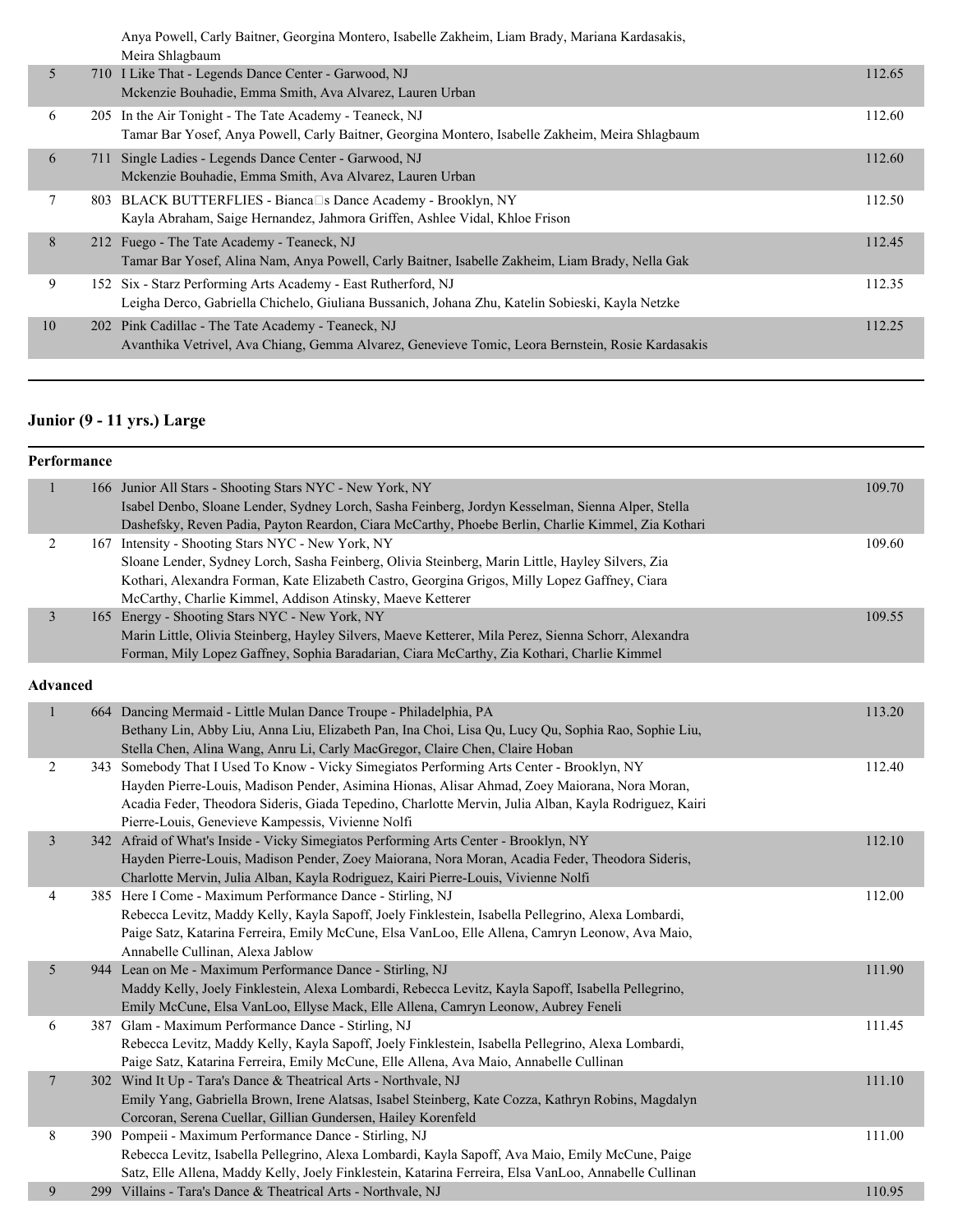|                         |             | Gabriella Brown, Kate Cozza, Serena Cuellar, Kathryn Robins, Lilah Small, Isabel Steinberg, Emily                                                                                          |        |
|-------------------------|-------------|--------------------------------------------------------------------------------------------------------------------------------------------------------------------------------------------|--------|
|                         |             | Yang, Valentina Lucca, Dylan Foley, Irene Alatsas, Magdalyn Corcoran, Elle Leventhal, Emma                                                                                                 |        |
|                         |             | Napolitano, Sophia Olshow                                                                                                                                                                  |        |
| 10                      |             | 300 Be Our Guest - Tara's Dance & Theatrical Arts - Northvale, NJ                                                                                                                          | 110.80 |
|                         |             | Emily Yang, Sophia Olshow, Valentina Lucca, Serena Cuellar, Magdalyn Corcoran, Lilah Small, Kathryn                                                                                        |        |
|                         |             | Robins, Kate Cozza, Isabel Steinberg, Irene Alatsas, Gabriella Brown, Emma Napolitano, Elle Leventhal,                                                                                     |        |
|                         |             | Dylan Foley, Bella Atristain                                                                                                                                                               |        |
|                         | Competitive |                                                                                                                                                                                            |        |
| 1                       |             | 432 Bitter - Complexity Dance Center - Bridgewater, NJ                                                                                                                                     | 116.15 |
|                         |             | Emily Huang, Pierson DelVecchio, Ariana Cambero, Alyssa Salierno, Hailey Tomson, Juliana Skolnick,                                                                                         |        |
|                         |             | Olivia Solarek, Emma Schmelzer, Kennedy Anderson, Abbey Dufort, Alexis Gomez, Leah Rotman,                                                                                                 |        |
|                         |             | Lauren Kim, Russell Chang, Anya Rosciszewski                                                                                                                                               |        |
| 2                       |             | 484 Reach For The Gun - Complexity Dance Center - Bridgewater, NJ                                                                                                                          | 114.55 |
|                         |             | Juliana Skolnick, Alexis Gomez, Abbey Dufort, Russell Chang, Olivia Solarek, Leah Rotman, Lauren                                                                                           |        |
|                         |             | Kim, Kennedy Anderson, Emma Schmelzer, Ariana Cambero                                                                                                                                      |        |
| $\overline{\mathbf{3}}$ |             | 501 Bombsquad - The Source Dance Lab - Palisades Park, NJ                                                                                                                                  | 114.50 |
|                         |             | Aliyah DiBlasio, Avivah Hernandez, Abigail Chan, Alyssa Baez, Angelina Perdomo, Chariel Hiciano,                                                                                           |        |
|                         |             | Hailey Baez, Isabella Santelises, Isabella Cruz, Isabella Beraun, Sofia Beraun, Nadia Skibola, Sanna                                                                                       |        |
|                         |             | DiBlasio                                                                                                                                                                                   |        |
| 4                       |             | 433 Schiebe - Complexity Dance Center - Bridgewater, NJ                                                                                                                                    | 114.05 |
|                         |             | Emily Huang, Juliana Skolnick, Olivia Solarek, Kennedy Anderson, Pierson DelVecchio, Ariana                                                                                                |        |
|                         |             | Cambero, Abbey Dufort, Alexis Gomez, Leah Rotman, Lauren Kim, Russell Chang, Emma Schmelzer                                                                                                |        |
| 5                       |             | 615 Breakable - Complexity Dance Center - Bridgewater, NJ                                                                                                                                  | 113.75 |
|                         |             | Emily Huang, Pierson DelVecchio, Juliana Skolnick, Olivia Solarek, Ella Bass, Kennedy Anderson,<br>Abbey Dufort, Alexis Gomez, Leah Rotman, Lauren Kim, Gianna Autodore, Anya Rosciszewski |        |
| 6                       |             | 251 Peaches - 100% Dance - Ocean, NJ                                                                                                                                                       | 113.50 |
|                         |             | Giuliana Lombardi, Riley Olson, Samantha Petz, Caragh Seitz, Sophia Antoniotti, Tessa Caboy, Ella                                                                                          |        |
|                         |             | Kotch, Julia Reisler, Kendra Hughes, Adison Werthwein, Sara Kramer, Amanda Mojares, Gabriella                                                                                              |        |
|                         |             | Sultan                                                                                                                                                                                     |        |
| $\overline{7}$          |             | 431 Grande - Complexity Dance Center - Bridgewater, NJ                                                                                                                                     | 112.60 |
|                         |             | Emily Huang, Alyssa Salierno, Hailey Tomson, Juliana Skolnick, Olivia Solarek, Ella Bass, Emma                                                                                             |        |
|                         |             | Schmelzer, Kennedy Anderson, Lauren Kim, Russell Chang, Abbey Dufort, Alexis Gomez, Leah Rotman,                                                                                           |        |
|                         |             | Katie Rodrigues, Noelia Peterson, Ariana Cambero                                                                                                                                           |        |
| 8                       |             | 156 You Are My Sunshine - Starz Performing Arts Academy - East Rutherford, NJ                                                                                                              | 112.40 |
|                         |             | Leigha Derco, Sophia Megaro, Samantha Slezak, Lily Cimillo, Bianca Lichtman, Kayla Netzke, Katelynn                                                                                        |        |
|                         |             | Holland, Katelin Sobieski, Giuliana Bussanich, Gabriella Chichelo, Johana Zhu                                                                                                              |        |
| 9                       |             | 147 Worth It - Starz Performing Arts Academy - East Rutherford, NJ                                                                                                                         | 112.05 |
|                         |             | Sophia Megaro, Samantha Slezak, Lily Cimillo, Leigha Derco, Bianca Lichtman, Kayla Netzke, Katelynn                                                                                        |        |
|                         |             | Holland, Katelin Sobieski, Johana Zhu, Helena Wuebben, Giuliana Bussanich, Gabriella Chichelo                                                                                              |        |

### **Junior (9 - 11 yrs.) Super**

| <b>Advanced</b> |                                                                                                     |        |  |  |  |
|-----------------|-----------------------------------------------------------------------------------------------------|--------|--|--|--|
|                 | 18 20 Years Later: We Remember - Vicky Simegiatos Performing Arts Center - Brooklyn, NY             | 114.00 |  |  |  |
|                 | Fiona Meda, Asimina Hionas, Hayden Pierre-Louis, Eva Paraskevadis, Madison Pender, Alisar Ahmad,    |        |  |  |  |
|                 | Zoey Maiorana, Nora Moran, Acadia Feder, Theodora Sideris, Kairi Pierre-Louis, Nina Rogers, Zahrah  |        |  |  |  |
|                 | Ziadeh, Julia Alban, Kayla Rodriguez, Lizzy Mervin, Charlotte Mervin, Selah Melton, Vivienne Nolfi, |        |  |  |  |
|                 | Sophia Trani, Giada Tepedino, Maia Brugueras, Lily Zhevnerov                                        |        |  |  |  |

# **Teen (12 - 14 yrs.) Solo**

#### **Performance**

| 648 Ruby Is Red Hot - Sublime Dance Company - Guttenberg, NJ | 85.10 |
|--------------------------------------------------------------|-------|
| Jayson Torres                                                |       |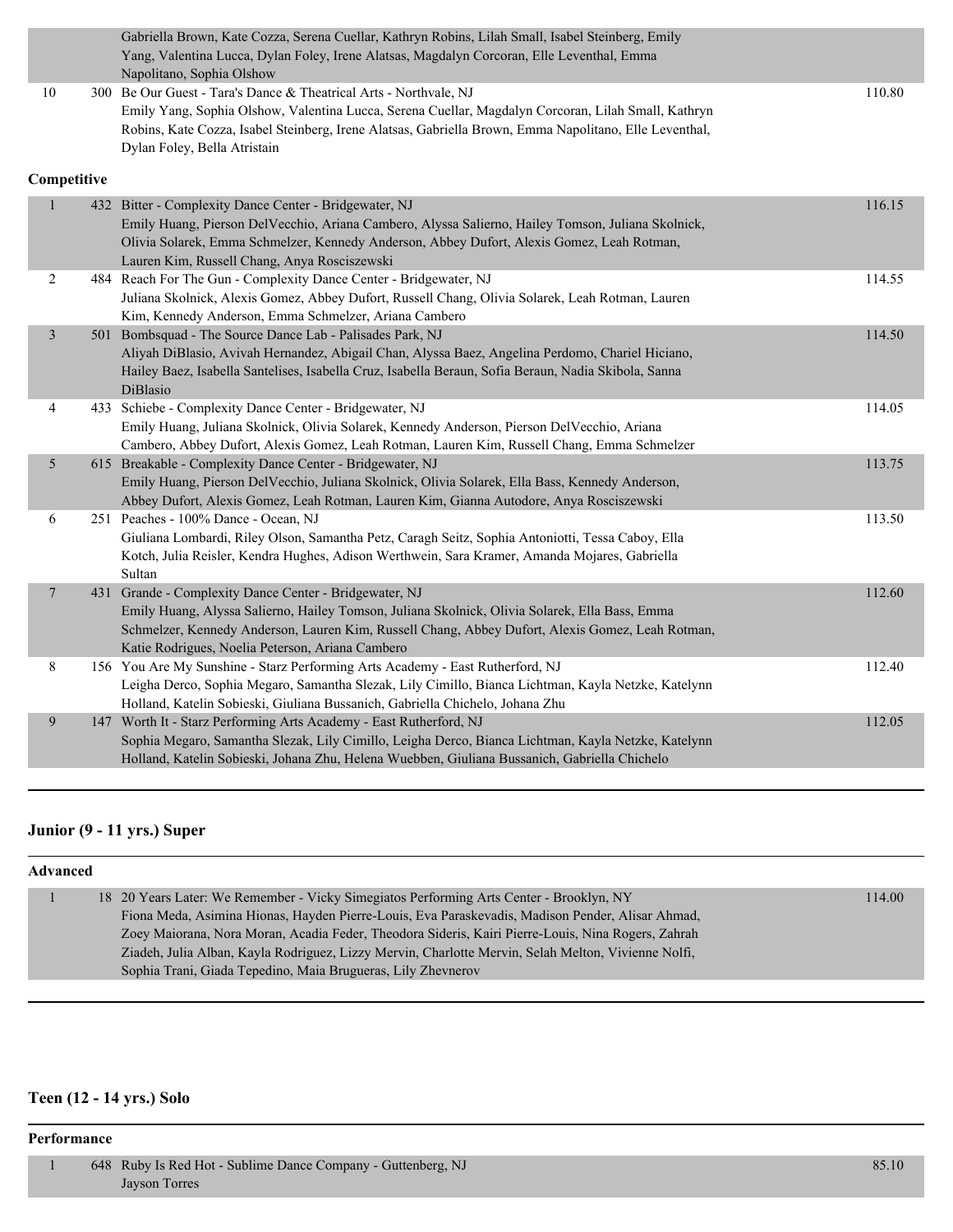| 2               | 493 Wondering - Vicky Simegiatos Performing Arts Center - Brooklyn, NY<br>Johanna Moya             | 84.75 |
|-----------------|----------------------------------------------------------------------------------------------------|-------|
| $\mathfrak{Z}$  | 901 Human - J and L Dance Center - Union City, NJ<br><b>Elianny Ripley</b>                         | 84.50 |
| 4               | 66 Faith - Sublime Dance Company - Guttenberg, NJ<br>Angelie Rendon                                | 83.70 |
| 5               | 329 Nails Hair Hips Heels - Shooting Stars NYC - New York, NY<br>Ryan Dashefsky                    | 83.65 |
| 6               | 913 Airplanes - Brooklyn's Elite Dance Complex - Brooklyn, NY<br>Jaden Dimentman                   | 83.50 |
| 7               | 492 As The World Caves In - Vicky Simegiatos Performing Arts Center - Brooklyn, NY<br>Julian Burdo | 82.75 |
| <b>Advanced</b> |                                                                                                    |       |
| $\mathbf{1}$    | 362 Sense - Vicky Simegiatos Performing Arts Center - Brooklyn, NY<br>Athan Sporek                 | 87.95 |
| 2               | 346 Darkside - Vicky Simegiatos Performing Arts Center - Brooklyn, NY<br>Madison Pender            | 86.75 |
| 3               | 349 Rain Dance - Vicky Simegiatos Performing Arts Center - Brooklyn, NY<br>Julia Alban             | 86.60 |
| 4               | 199 Quite Miss Home - The Tate Academy - Teaneck, NJ<br>Nella Gak                                  | 86.05 |
| 4               | 638 Remedy - The Star Maker School - Clinton, NJ<br>Vivian Hendricks                               | 86.05 |
| 5               | 21 Runaway - Vicky Simegiatos Performing Arts Center - Brooklyn, NY<br>Hayden Pierre-Louis         | 85.95 |
| 6               | 361 Still Here - Vicky Simegiatos Performing Arts Center - Brooklyn, NY<br>Lulu Beltran            | 85.90 |
| 7               | 598 Rescue - The Star Maker School - Clinton, NJ<br>Sophia DeTorres                                | 85.70 |
| 8               | 35 Let It All Go - Sublime Dance Company - Guttenberg, NJ<br>Samantha Gomez                        | 85.60 |
| 9               | 78 Fight Night - Sublime Dance Company - Guttenberg, NJ<br>Angelina Mendez                         | 85.50 |
| 10              | 637 Cabaret - All That Jazz Dance Academy - Hamilton, NJ<br>Gianna Casterline                      | 85.30 |
| Competitive     |                                                                                                    |       |
| 1               | 474 When The Party's Over - Complexity Dance Center - Bridgewater, NJ<br>Morgan Wendt              | 88.80 |
| 2               | 442 Vortex - Complexity Dance Center - Bridgewater, NJ<br>Ella Bass                                | 88.45 |
| $\mathfrak{Z}$  | 439 The Other Side - Complexity Dance Center - Bridgewater, NJ<br>Abbey Dufort                     | 87.75 |
| 4               | 222 If Tomorrow Starts Without Me - The Tate Academy - Teaneck, NJ<br>Grace Lee                    | 87.70 |
| 5               | 699 Black Car - Legends Dance Center - Garwood, NJ<br>Victoria Lorenzo                             | 87.65 |
| 6               | 455 Missed - Complexity Dance Center - Bridgewater, NJ                                             | 87.50 |

Pierson DelVecchio 7 732 REMEMBER THE BAD - KP Dance Center - Northport, NY 87.40 Giana DelloRusso 8 207 Heart of Glass - The Tate Academy - Teaneck, NJ 87.25 Genevieve Lee

 9 952 Alter - Elevate Dance Collective - Warren, OH 87.15 Adison Lenox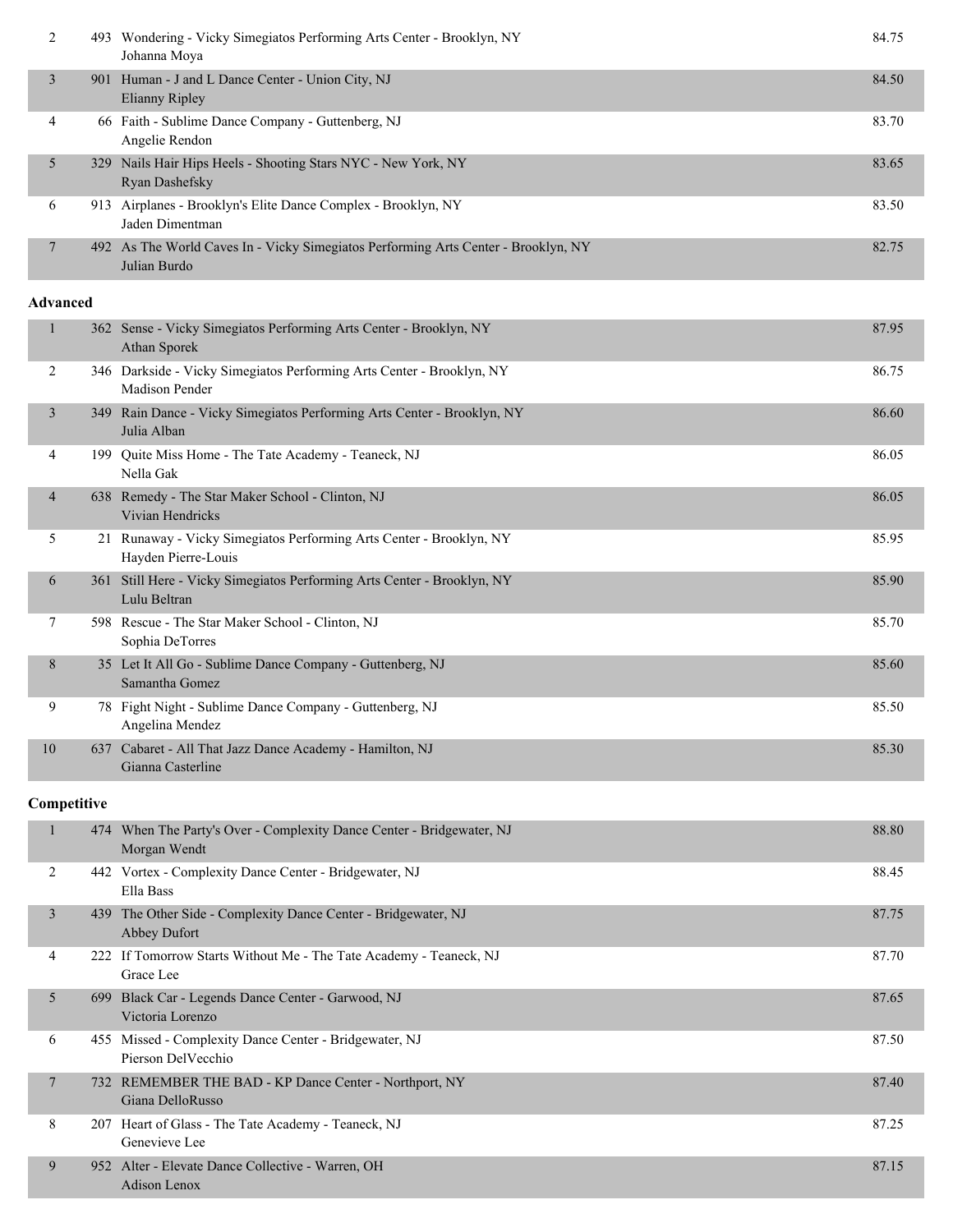# **Teen (12 - 14 yrs.) Duet/Trio**

| Performance    |                 |                                                                                                                                     |        |  |
|----------------|-----------------|-------------------------------------------------------------------------------------------------------------------------------------|--------|--|
| 1              |                 | 328 Conceited - Shooting Stars NYC - New York, NY<br>Jaden Jacoby - Cooper, Piper Bickford, Cesca Caldarella                        | 84.15  |  |
| 2              |                 | 327 Hiccup - Shooting Stars NYC - New York, NY<br>Kate Winthrop, Alexandra Forman                                                   | 83.35  |  |
| $\mathfrak{Z}$ |                 | 330 The Chain - Shooting Stars NYC - New York, NY<br>Lily Marett, Helen Goodwin Nielsen, Jillian Stahl                              | 83.05  |  |
| 4              |                 | 334 Easy - Shooting Stars NYC - New York, NY<br>Kara Wang, Ella Hecht, Charlotte Moore                                              | 82.85  |  |
| 5              |                 | 324 Power - Shooting Stars NYC - New York, NY<br>Sloane Lender, Mila Perez                                                          | 82.80  |  |
|                | <b>Advanced</b> |                                                                                                                                     |        |  |
| $\mathbf{1}$   |                 | 297 Boogie Woogie Bugle Boy - Tara's Dance & Theatrical Arts - Northvale, NJ<br>Gillian Gundersen, Bella Atristain, Cassie Espinoza | 115.40 |  |
| 2              |                 | 596 Soft Place to Land - The Star Maker School - Clinton, NJ<br>Vivian Hendricks, Sophia DeTorres                                   | 113.50 |  |
| 3              |                 | 80 ASHES - Vicky Simegiatos Performing Arts Center - Brooklyn, NY<br>Asimina Hionas, Theodora Sideris                               | 113.45 |  |
| 3              |                 | 412 Have You Ever Been In Love - Maximum Performance Dance - Stirling, NJ<br>Dania Orabi, Corinne Lawrence                          | 113.45 |  |
| 4              |                 | 84 YOU SAY - Vicky Simegiatos Performing Arts Center - Brooklyn, NY<br>Gizelle Yadaicela, Morgan LaBella, Giada Tepedino            | 113.25 |  |
| 5              |                 | 400 No Excuses - Maximum Performance Dance - Stirling, NJ<br>Tessa Pfeiffer, Lillian Abrutyn                                        | 113.20 |  |
| 6              |                 | 593 Conga - The Star Maker School - Clinton, NJ<br>Cassie Santiago, Amanda Reina                                                    | 113.00 |  |
| 7              |                 | 703 Hopelessly Devoted to You - Legends Dance Center - Garwood, NJ<br>Gia Barboza, Sofia Alvarez                                    | 112.45 |  |
| 8              |                 | 402 I Wanna Dance With Somebody - Maximum Performance Dance - Stirling, NJ<br>Alexa Lombardi, Maddy Kelly, Joely Finklestein        | 112.40 |  |
| 9              |                 | 704 Good 4 U - Legends Dance Center - Garwood, NJ<br>Mia Gonzalez, Marizza Capiro                                                   | 111.95 |  |
| 10             |                 | 39 Harriets Story - The Renee Arts Project Dance Company - Freeport, NY<br>Danielle Artis, Heaven Brown, Arissa Smith               | 111.90 |  |
|                | Competitive     |                                                                                                                                     |        |  |
| $\mathbf{1}$   |                 | 219 Let You Know - The Tate Academy - Teaneck, NJ<br>Chloe Choi, Faith Choi                                                         | 116.10 |  |
| 2              |                 | 915 Shallow - Brooklyn's Elite Dance Complex - Brooklyn, NY<br>Matthew Galea, Joshua Gerovich                                       | 115.95 |  |
| $\mathfrak{Z}$ |                 | 545 When Your Minds Made Up - Brooklyn's Elite Dance Complex - Brooklyn, NY<br>Matthew Galea, Dylan Brod                            | 115.85 |  |
| 4              |                 | 897 LITTLE MORE TIME - Bianca□s Dance Academy - Brooklyn, NY<br>Shamel Sasa, Dream Hunter                                           | 115.70 |  |
| 5              |                 | 261 Turn To Stone - 100% Dance - Ocean, NJ<br>Celia Ekhelar, Gabriella Lombardi, Amanda Mojares                                     | 115.65 |  |
| 6              |                 | 407 Fix You - Maximum Performance Dance - Stirling, NJ<br>Juliette Scott, Lexi Schatzman                                            | 115.15 |  |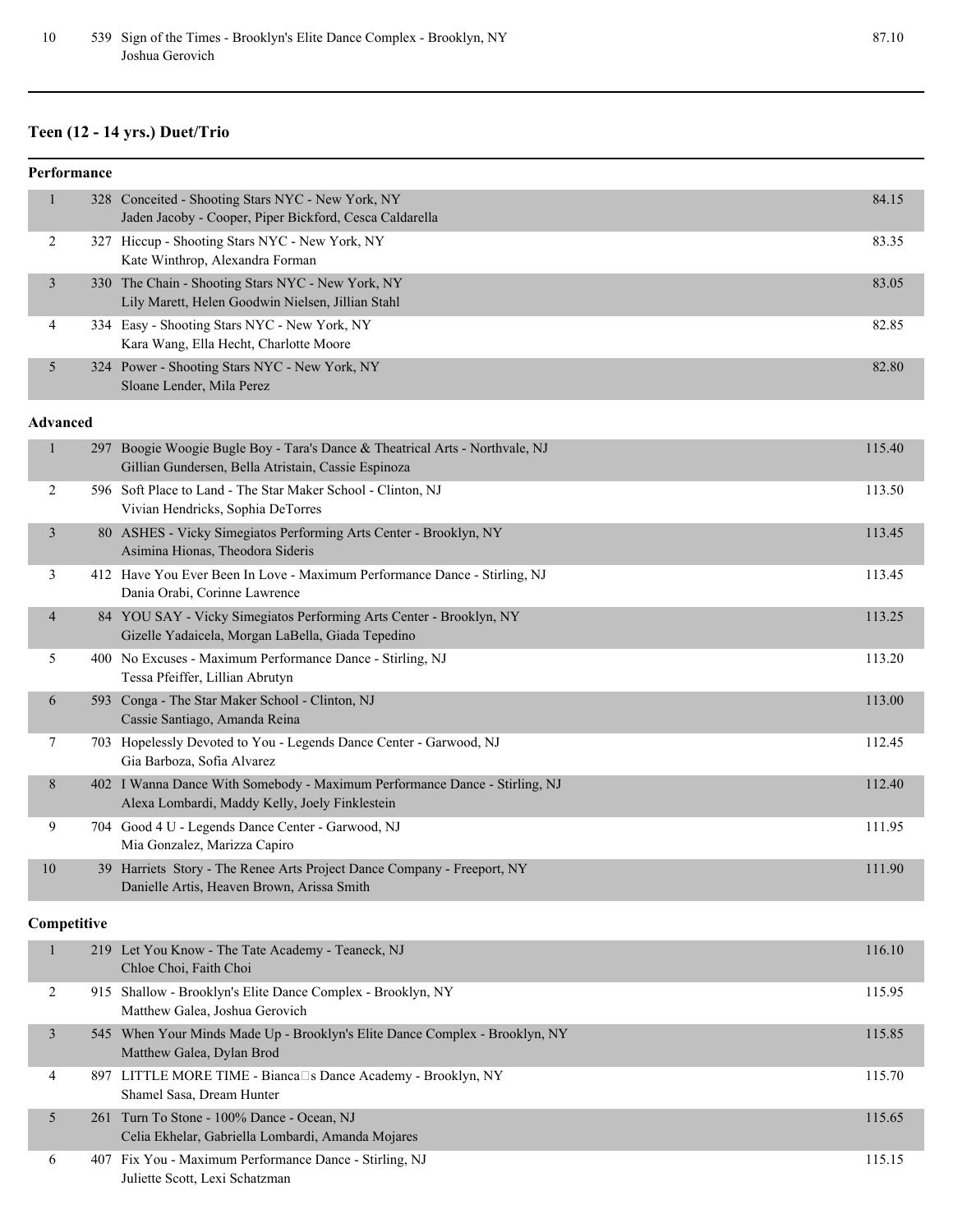|    | 595 Fever - The Star Maker School - Clinton, NJ<br>Briana Kraucheunas, Lila Pfefferle                                   | 115.05 |
|----|-------------------------------------------------------------------------------------------------------------------------|--------|
| 8  | 544 Waves - Brooklyn's Elite Dance Complex - Brooklyn, NY<br>Joshua Gerovich, Julia Lapeis                              | 114.95 |
| 9  | 717 Beggin - Legends Dance Center - Garwood, NJ<br>Daniela Paino, Victoria Lorenzo                                      | 114.90 |
| 10 | 130 Anytime You Need A Friend - Starz Performing Arts Academy - East Rutherford, NJ<br>Katelin Sobieski, Kristina Lanza | 114.85 |

### **Teen (12 - 14 yrs.) Small**

| Performance     |     |                                                                                                                                                                                                                  |        |  |
|-----------------|-----|------------------------------------------------------------------------------------------------------------------------------------------------------------------------------------------------------------------|--------|--|
| $\mathbf{1}$    | 497 | Teenz - The Source Dance Lab - Palisades Park, NJ<br>Marlena D'Amore, Lexi Goldberg, Amy Lifshits, Gabriella Perez, Camila Torres-Valencia, Kaitlyn Vera,<br>Isabella Martinez                                   | 112.40 |  |
| $\overline{2}$  |     | 315 Reflection - Vicky Simegiatos Performing Arts Center - Brooklyn, NY<br>Nora Moran, Sarai Colon, Lizzy Mervin, Charlotte Mervin, Christina Sirakis, Julian Burdo, Olivia<br>Gaspari, Johanna Moya, Eva Poulos | 112.05 |  |
| $\overline{2}$  |     | 949 Transform Ya - Maximum Performance Dance - Stirling, NJ<br>Zoe Morley, Alexandra Luther, Breslyn Keegan, Antonella Garcia                                                                                    | 112.05 |  |
| 3               |     | 948 Fun - Maximum Performance Dance - Stirling, NJ<br>Anya Wills, Amanda Shatz, Zoe Morley, Olivia LaHoff, Breslyn Keegan, Maddison Cudia                                                                        | 111.50 |  |
| <b>Advanced</b> |     |                                                                                                                                                                                                                  |        |  |
| $\mathbf{1}$    |     | 881 Dear Future Generations - Movement Performing Arts Conservatory - Philadelphia, PA<br>Jaylah Pace, Bryce McArthur, Anisa Haywood, Saaniyah Willoughby, Keva Prescott, Autumn Hammond,<br>Janiya Evans        | 115.70 |  |
| 2               |     | 624 Amen - The Moderne Acadamie of Fine Arts - Scotch Plains, NJ<br>GiGi Herb, Ava Berry, Elizabeth Faragi, Victoria Virga, Olivia Hunsinger, Grace Assuncao, Zoe Psathas,<br>Hannah Charnock, Abigail Bender    | 115.05 |  |
| $\mathfrak{Z}$  |     | 650 Dont Go Yet - Sublime Dance Company - Guttenberg, NJ<br>Angelie Rendon, Angelina Mendez, Tianna-Marie Mejias, Anabel De Jesus                                                                                | 114.80 |  |
| 4               |     | 72 Yes I Can - Sublime Dance Company - Guttenberg, NJ<br>Mia Salcedo, Angelina Mendez, Tianna-Marie Mejias, Samantha Gomez, Zoe Gandolfo, Isabella Duran,<br>Cat Castillo                                        | 114.70 |  |
| 5               |     | 628 Le Jazz Hot - All That Jazz Dance Academy - Hamilton, NJ<br>Eleanor Updike, Gianna Casterline, Kyla Spruill, Kylee Skinner, Briana Chaperon                                                                  | 114.60 |  |
| 6               |     | 71 Constellations - Sublime Dance Company - Guttenberg, NJ<br>Mia Salcedo, Angelina Mendez, Tianna-Marie Mejias, Samantha Gomez, Zoe Gandolfo, Isabella Duran,<br>Cat Castillo                                   | 114.55 |  |
| $\tau$          |     | 495 Yoga - Premiere Dance Theatre - Montclair, NJ<br>Meagan Robinson, Mikaylah Ware, Nola Duncan, Ryanne Hudson, Faith Wharton, Sienna Hedgepeth,<br>Taylor Hudson                                               | 114.45 |  |
| 8               |     | 74 Christmas Spectacular - Sublime Dance Company - Guttenberg, NJ<br>Mia Salcedo, Angelina Mendez, Tianna-Marie Mejias, Samantha Gomez, Isabella Duran, Cat Castillo                                             | 114.40 |  |
| 8               |     | 626 Orange Colored Sky - All That Jazz Dance Academy - Hamilton, NJ<br>Adriana Azcona, Christelle Semexan, Eleanor Updike, Gianna Casterline, Kyla Spruill, Kylee Skinner,<br>Lindsay Baker, Briana Chaperon     | 114.40 |  |
| 8               |     | 842 Guitarra - J and L Dance Center - Union City, NJ<br>Abigail Peguero, Mia Caban, Gabriela Alvarez, Mariela Alvarez, Sheyla Redonda, Elianny Ripley                                                            | 114.40 |  |
| 9               |     | 629 Who You Are - All That Jazz Dance Academy - Hamilton, NJ<br>Adriana Azcona, Christelle Semexan, Eleanor Updike, Gianna Casterline, Kyla Spruill, Kylee Skinner,<br>Lindsay Baker, Briana Chaperon            | 114.35 |  |
| 10              |     | 203 She's a Lady - The Tate Academy - Teaneck, NJ<br>Georgina Montero, Leya Rubenchik, Mariana Kardasakis, Meira Shlagbaum, Sydney Watson                                                                        | 114.25 |  |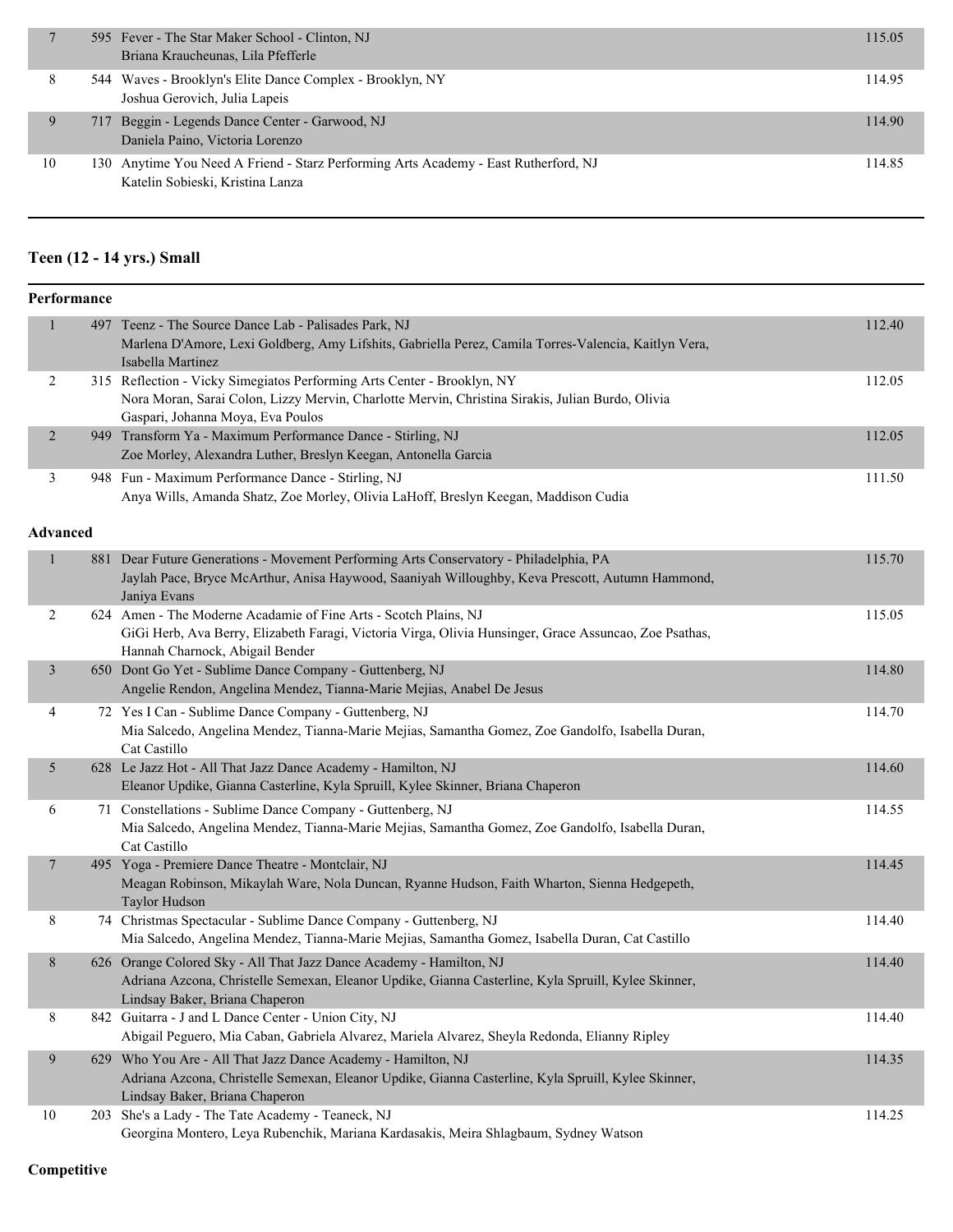| $\mathbf{1}$<br>503 XFire - The Source Dance Lab - Palisades Park, NJ<br>Desiree Moussavian, Francesca Meurer, Gabriella Bortone, Jada Orsini, Jenna Yanofsky, Mikayla Beraun,<br>Olivia Vaccaro, Reyshelle Rodriguez, Rina Wiscovitch<br>845 Juan Loco - J and L Dance Center - Union City, NJ<br>2<br>Briella Garcia, Yariem Vasquez, Savira Kratc, Dazlynn Quintana, Victoria Kratc, Emily Echavez, Emma<br>Lugo, Alyssa Vargas, Mhia Garcia<br>742 MY MIND - KP Dance Center - Northport, NY<br>3<br>Lauren Perez, Jacqueline Rowan, Addison Martucci, Chance Moletto<br>221 The Art of Noise - The Tate Academy - Teaneck, NJ<br>4 | 117.65<br>117.45<br>117.00<br>116.80 |
|-----------------------------------------------------------------------------------------------------------------------------------------------------------------------------------------------------------------------------------------------------------------------------------------------------------------------------------------------------------------------------------------------------------------------------------------------------------------------------------------------------------------------------------------------------------------------------------------------------------------------------------------|--------------------------------------|
|                                                                                                                                                                                                                                                                                                                                                                                                                                                                                                                                                                                                                                         |                                      |
|                                                                                                                                                                                                                                                                                                                                                                                                                                                                                                                                                                                                                                         |                                      |
|                                                                                                                                                                                                                                                                                                                                                                                                                                                                                                                                                                                                                                         |                                      |
| Grace Lee, Zoe Chiang, Anna Markov, Ava McAdams, Faith Choi, Talia Glassberg, Mariana Pimenta,<br>Shirelle Ben-Shahar                                                                                                                                                                                                                                                                                                                                                                                                                                                                                                                   |                                      |
| 5<br>214 Room Full of Teeth - The Tate Academy - Teaneck, NJ<br>Lara Subasic, Leya Rubenchik, Nella Gak, Tamar Bar Yosef, Alina Nam, Talia Glassberg, Lula Najera,<br>Sydney Watson, Sadie Lehrfeld                                                                                                                                                                                                                                                                                                                                                                                                                                     | 116.65                               |
| 245 Sign Of The Times - 100% Dance - Ocean, NJ<br>6<br>Reese Cavanaugh, Celia Ekhelar, Gabriella Lombardi, Katie O'Donnell, Taylor Shapses, Giuliana Tritto,<br>Giuliana Lombardi, Riley Olson, Francesca Santaniello                                                                                                                                                                                                                                                                                                                                                                                                                   | 116.60                               |
| 744 HOW MANY TIMES - KP Dance Center - Northport, NY<br>7<br>Giana DelloRusso, Christina Gabel, Elana Kupersmith, Grace LaVergne, Lucia Robustelli                                                                                                                                                                                                                                                                                                                                                                                                                                                                                      | 116.50                               |
| 8<br>537 Piano Man - Brooklyn's Elite Dance Complex - Brooklyn, NY<br>Eric Klyachman, Dylan Brod, Emma Popowski, Eva Aronov, Matthew Galea, Joshua Gerovich, Elizabeth<br>Vasylets, Julia Lapeis                                                                                                                                                                                                                                                                                                                                                                                                                                        | 116.45                               |
| 512 Embraceable You - Vicky Simegiatos Performing Arts Center - Brooklyn, NY<br>9<br>Stefani Mindrebo, Asimina Hionas, Hayden Pierre-Louis, Lulu Beltran, Madison Pender, Athan Sporek,<br>Bridget Meier, Selah Melton                                                                                                                                                                                                                                                                                                                                                                                                                  | 116.40                               |
| 653 Mount Everest - Movement Performing Arts Conservatory - Philadelphia, PA<br>10<br>Daylin Astrel, J'yona Love, Deja Lewis, Zoe Duncan, Aubrey Smith, Bryce McArthur, Anisa Haywood,<br>Maya Brown                                                                                                                                                                                                                                                                                                                                                                                                                                    | 116.30                               |

### **Teen (12 - 14 yrs.) Large**

| Performance     |                                                                                                                                                                                                                                                                                                                                                       |        |
|-----------------|-------------------------------------------------------------------------------------------------------------------------------------------------------------------------------------------------------------------------------------------------------------------------------------------------------------------------------------------------------|--------|
| 1               | 159 All Stars - Shooting Stars NYC - New York, NY<br>Alexandra Goldberg, Marin Little, Jaden Jacoby - Cooper, Kate Winthrop, Piper Bickford, Ava Testa,<br>Jamie Sage, Cesca Caldarella, Mila Perez, Sophia Chen, Ryan Dashefsky, Lily Marett, Kara Wang, Helen<br>Goodwin Nielsen, Charlotte Moore, Jillian Stahl, Jasper Nodelman, Alexandra Forman | 113.05 |
| 2               | 326 Champion - Shooting Stars NYC - New York, NY<br>Jaden Jacoby - Cooper, Kate Winthrop, Alexandra Goldberg, Piper Bickford, Ava Testa, Jamie Sage,<br>Cesca Caldarella, Ryan Dashefsky, Lily Marett, Kara Wang, Ella Hecht, Jillian Stahl, Helen Goodwin<br>Nielsen, Charlotte Moore, Alexandra Forman                                              | 112.55 |
| $\mathfrak{Z}$  | 161 Ignite - Shooting Stars NYC - New York, NY<br>Jaden Jacoby - Cooper, Piper Bickford, Remington Eliasek, Olivia Steinberg, Mila Perez, Ryan<br>Dashefsky, Lily Marett, Kara Wang, Helen Goodwin Nielsen, Charlotte Moore, Addison Bump, Sofia<br>Susskind, Jillian Stahl, Jasper Nodelman, Kate Winthrop                                           | 111.70 |
| $\overline{4}$  | 79 Constellation - Shooting Stars NYC - New York, NY<br>Nia Armstead, Sophia Chen, Isabel Denbo, Jordyn Kesselman, Sydney Lorch, Sasha Feinberg, Ella Hecht,<br>Reven Padia, Charlie Kimmel, Zia Kothari, Phoebe Berlin                                                                                                                               | 111.45 |
| <b>Advanced</b> |                                                                                                                                                                                                                                                                                                                                                       |        |
| $\,1\,$         | 487 Sinner Man - Premiere Dance Theatre - Montclair, NJ<br>Nola Duncan, Mikaylah Ware, KaiLeigh Lancaster, Sienna Hedgepeth, Faith Wharton, Aliyah<br>Thom-Rogers, Taylor Hudson, Ryanne Hudson, Meagan Robinson, Brielle Baker                                                                                                                       | 116.85 |
| 2               | 485 Ol Skool - Premiere Dance Theatre - Montclair, NJ<br>Taylor Hudson, Sienna Hedgepeth, Ryanne Hudson, Mikaylah Ware, Faith Wharton, Nola Duncan,<br>Meagan Robinson, Aliyah Thom-Rogers, Nevaeh Grandvillle, Maisyn Williams, Kiley Jones, KaiLeigh<br>Lancaster, Brielle Baker                                                                    | 116.10 |
| $\overline{3}$  | 310 Thoroughly Modern Millie - Tara's Dance & Theatrical Arts - Northvale, NJ<br>Anabel Lynch, Elizabeth Ma, Bella Atristain, Ava Gundersen, Hailey Korenfeld, Gillian Gundersen, Sarah<br>Temple, Cassie Espinoza, Sabrina Scrima, Penny Alatsas, Nicole Winkelmeyer, Madeline Stiefel                                                               | 115.90 |
| $\overline{4}$  | 500 Bulletz - The Source Dance Lab - Palisades Park, NJ                                                                                                                                                                                                                                                                                               | 115.65 |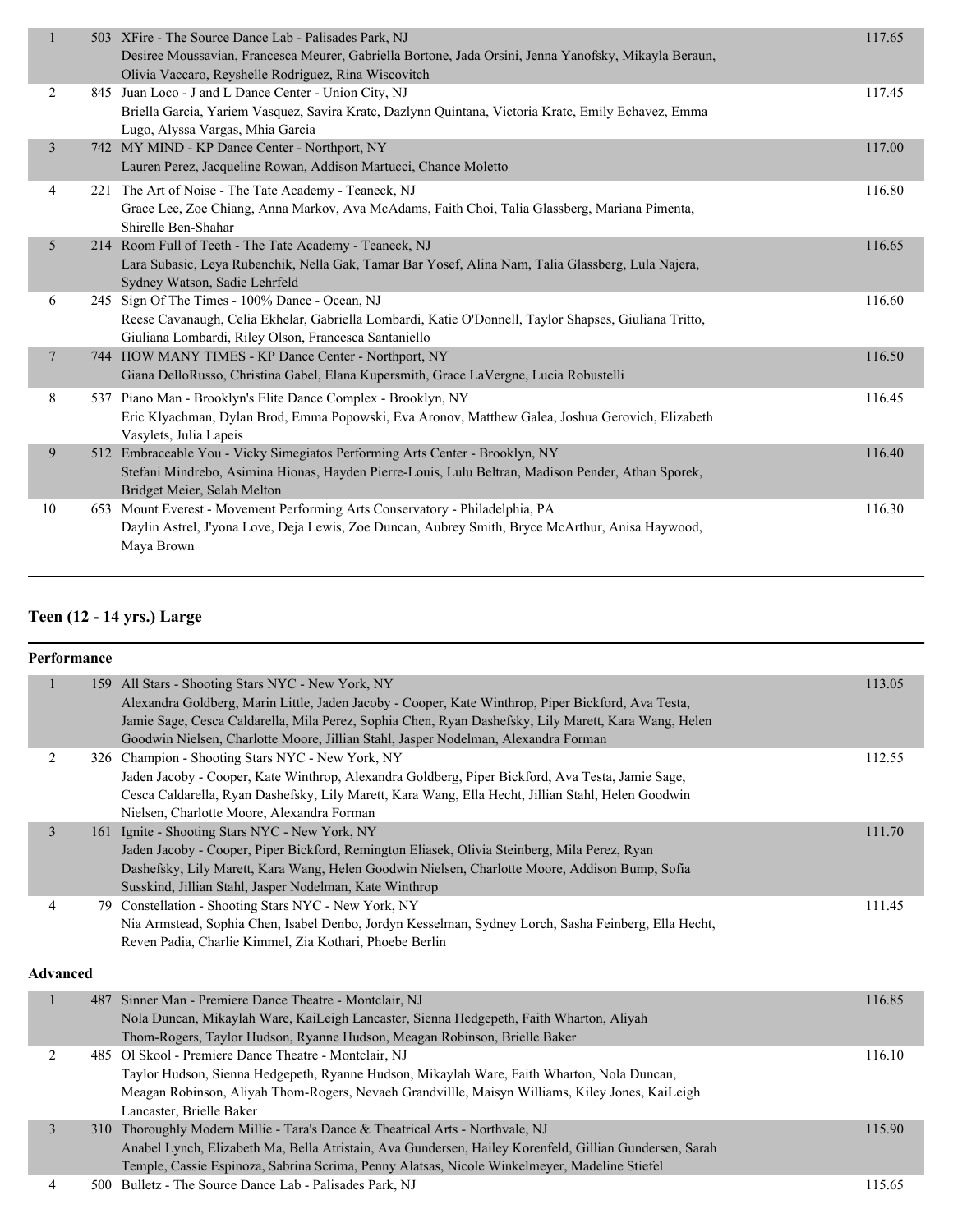Laila Castillo, Gabriella Clifton, Katie Flynn, Emilia Garcia, Harlow Kochonover, Gianna Mele, Vanessa Polanco, Jayannah Porter, Gali Sanchez, Daniella Tirado, Brianna Wilkerson, Isabella Wilkerson, Jilliana

|                | Lopez                                                                                                    |        |
|----------------|----------------------------------------------------------------------------------------------------------|--------|
| 5              | 393 Old Days - Maximum Performance Dance - Stirling, NJ                                                  | 114.75 |
|                | Tessa Pfeiffer, Mia Szikman, Maria Petricioli, Maddison Cudia, Lillian Abrutyn, Katie Heinemann, Juliet  |        |
|                | Gil, Joely Finklestein, Isabella Garcia, Ellyse Mack, Corinne Lawrence, Ava Vincent                      |        |
| 6              | 489 Working Day and Night - Premiere Dance Theatre - Montclair, NJ                                       | 114.65 |
|                | Taylor Hudson, Sienna Hedgepeth, Ryanne Hudson, Mikaylah Ware, Faith Wharton, Nola Duncan,               |        |
|                | Meagan Robinson, Aliyah Thom-Rogers, Nevaeh Grandvillle, Maisyn Williams, Kiley Jones, KaiLeigh          |        |
|                | Lancaster, Brielle Baker                                                                                 |        |
| $\tau$         | 625 Us - The Moderne Acadamie of Fine Arts - Scotch Plains, NJ                                           | 114.10 |
|                | GiGi Herb, Olivia Assuncao, Isabel Lowder, Elizabeth Faragi, Victoria Virga, Olivia Hunsinger, Grace     |        |
|                | Assuncao, Zoe Psathas, Hannah Charnock, Abigail Bender                                                   |        |
| 8              | 344 Divas on Fire - Vicky Simegiatos Performing Arts Center - Brooklyn, NY                               | 113.45 |
|                | Hayden Pierre-Louis, Asimina Hionas, Eva Paraskevadis, Madison Pender, Alisar Ahmad, Zoey                |        |
|                | Maiorana, Theodora Sideris, Julia Alban, Giada Tepedino, Zahrah Ziadeh, Vivienne Nolfi                   |        |
|                |                                                                                                          |        |
| Competitive    |                                                                                                          |        |
| $\mathbf{1}$   | 253 Secret Agent - 100% Dance - Ocean, NJ                                                                | 117.70 |
|                | Savannah Danz, Loretta Grazi, Francesca Santaniello, Reese Cavanaugh, Isabella Politan, Gabriella        |        |
|                | Lombardi, Katie O'Donnell, Remi Greenberg, Celia Ekhelar, Taylor Shapses, Giuliana Tritto, Caragh        |        |
|                | Seitz, Tessa Caboy, Amy Smith, Sara Kramer, Amanda Mojares                                               |        |
| $\overline{2}$ | 747 POWER - KP Dance Center - Northport, NY                                                              | 117.60 |
|                | Jordyn Samuel, Sophia Brenner, Nick Moletto, Lauren Perez, Jacqueline Rowan, Alex Faralan, Ann           |        |
|                | Hubner, Gianna Tavernite, Natalie Cuevas, Giana DelloRusso, Christina Gabel, Samantha Holland, Elana     |        |
|                | Kupersmith, Grace LaVergne, Addison Martucci, Chance Moletto, Brandon Nalbantoglu, Lucia                 |        |
|                | Robustelli, Hailey Costello                                                                              |        |
| $\mathfrak{Z}$ | 652 The Last Supper - Movement Performing Arts Conservatory - Philadelphia, PA                           | 117.35 |
|                | Daylin Astrel, J'yona Love, Autumn Hammond, Deja Lewis, Jaylah Pace, Zoe Duncan, Aubrey Smith,           |        |
|                | Bryce McArthur, Anisa Haywood, Janiya Evans, Saaniyah Willoughby, Keva Prescott, Reniyah Mayes           |        |
| 4              | 843 Echa Lo Pa Ca - J and L Dance Center - Union City, NJ                                                | 117.00 |
|                | Briella Garcia, Yariem Vasquez, Savira Kratc, Dazlynn Quintana, Victoria Kratc, Emily Echavez, Alyssa    |        |
|                | Vargas, Mhia Garcia, Abigail Peguero, Gabriela Alvarez, Mariela Alvarez, Sheyla Redonda, Elianny         |        |
|                | Ripley                                                                                                   |        |
| 5              | 172 Beggin' - Eastside Dance Company - Toms River, NJ                                                    | 116.95 |
|                | Paige Dezendorf, Madison Dezendorf, Kendyl Mullarkey, Gabriella Gullace, Diane Soriano, Brooke           |        |
|                | Jones, Ava Borda, Ingrid Hershowitz, Hannah Rowley, Elizabeth Birchler, Ashlyn Mendes, Ari Gallagher     |        |
| 6              | 255 Green - 100% Dance - Ocean, NJ                                                                       | 116.90 |
|                | Remi Greenberg, Celia Ekhelar, Taylor Shapses, Giuliana Tritto, Savannah Danz, Loretta Grazi,            |        |
|                | Francesca Santaniello, Reese Cavanaugh, Isabella Politan, Gabriella Lombardi, Katie O'Donnell, Amy       |        |
|                | Smith                                                                                                    |        |
| 7              | 508 Pray - The Source Dance Lab - Palisades Park, NJ                                                     | 116.85 |
|                | Angelina Alvarez, Gabriella Bortone, Laila Castillo, Brianna Lopez, Vanessa Polanco, Isabella Rodriguez, |        |
|                | Ava Salcedo, Daniella Tirado, Rina Wiscovitch, Jenna Yanofsky                                            |        |
| 8              | 665 Beauty and Grace - Little Mulan Dance Troupe - Philadelphia, PA                                      | 116.80 |
|                | Bridget Hoban, Kailin Gao, Amy Luo, Angela Wei, Catherine Cai, Celina Cai, Cindy Zheng, Ella Chen,       |        |
|                | Joy Rao, Katelyn Chen, Sophia Gao, Sophia Pan                                                            |        |
| 9              | 502 Blackout - The Source Dance Lab - Palisades Park, NJ                                                 | 116.70 |
|                | Isabella Santelises, Isabella Cruz, Isabella Beraun, Sofía Beraun, Desiree Moussavian, Francesca Meurer, |        |
|                | Gabriella Bortone, Jada Orsini, Jenna Yanofsky, Mackenzie Ramirez, Mikayla Beraun, Olivia Vaccaro,       |        |
|                | Sofia Silverman, Shane Wiscovitch, Rina Wiscovitch, Reyshelle Rodriguez                                  |        |
| 10             | 810 PARTY PEOPLE - Bianca□s Dance Academy - Brooklyn, NY                                                 | 116.60 |
|                | Kayla Abraham, Londyn Mcallister, Julia Black, Hunter Green, Saige Hernandez, Jahmora Griffen,           |        |
|                | Zanaya Hollis, Khloe Frison, Ashlee Vidal, Shamel Sasa, Kavon Johnson, Taliyah Reid, D'naya James,       |        |
|                | Dream Hunter, Nyllah Thompson, Lotus McKinnie, Jadorie Green, Nevaeh Tucker                              |        |
|                |                                                                                                          |        |

#### **Teen (12 - 14 yrs.) Super**

**Advanced**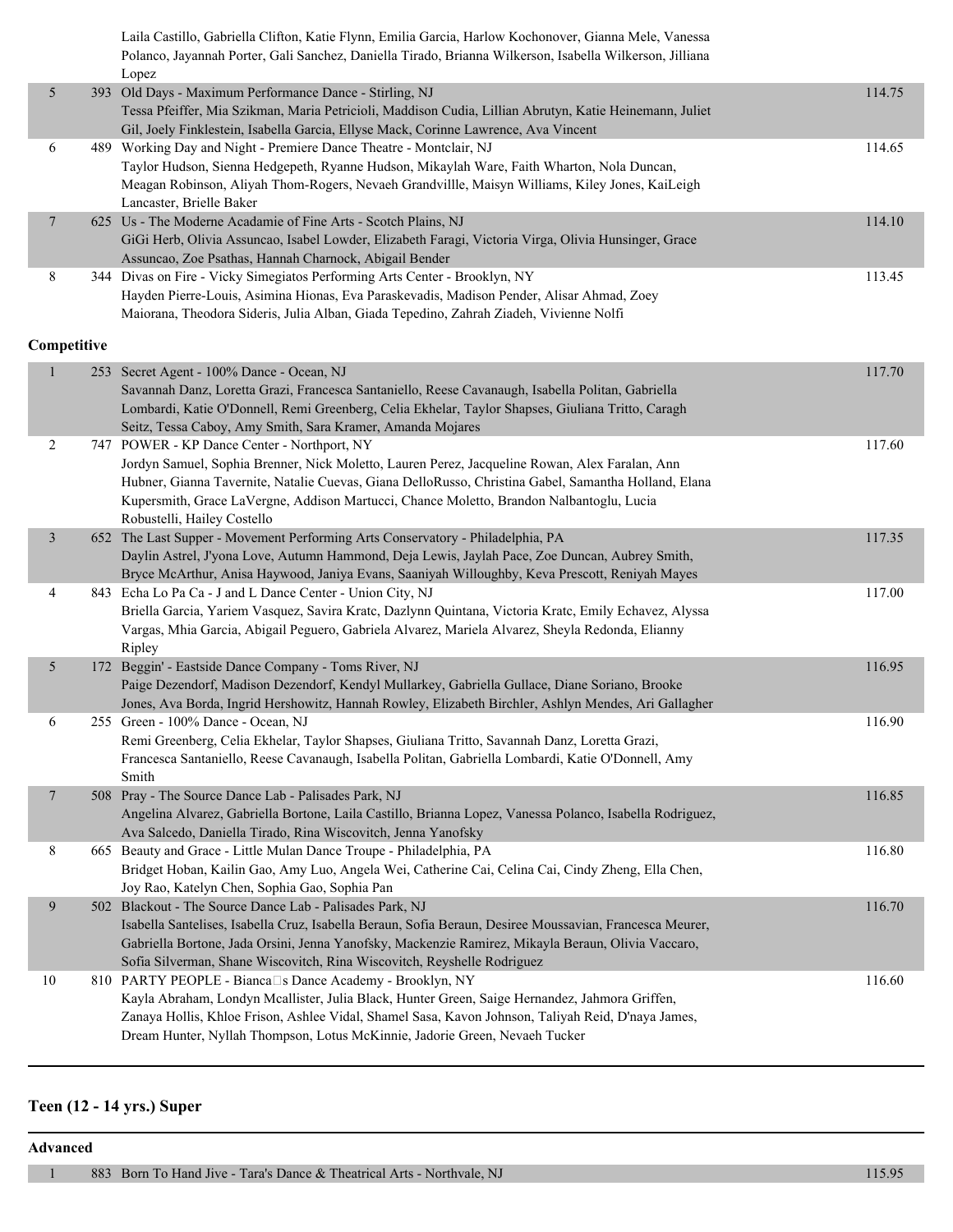Emily Yang, Kathryn Robins, Kate Cozza, Isabel Steinberg, Irene Alatsas, Gabriella Brown, Magdalyn Corcoran, Anabel Lynch, Sarah Temple, Katherine Moloney, Kaitlyn Gallagher, Julie Reitsema, Hailey Korenfeld, Gillian Gundersen, Emalee Korn, Elizabeth Ma, Bella Atristain, Ava Gundersen, Cassie Espinoza, Sabrina Scrima, Penny Alatsas, Nicole Winkelmeyer, Madeline Stiefel

#### **Competitive**

| сошрените      |                                                                                                                                                                                                                                                                                                                                                                                                                                                                                                                                                                 |        |
|----------------|-----------------------------------------------------------------------------------------------------------------------------------------------------------------------------------------------------------------------------------------------------------------------------------------------------------------------------------------------------------------------------------------------------------------------------------------------------------------------------------------------------------------------------------------------------------------|--------|
| $\mathbf{1}$   | 430 Look Up - Complexity Dance Center - Bridgewater, NJ<br>Jenna Butler, Erin Ford, Morgan Wendt, Anya Rosciszewski, Suvannah Hunter, Juliana Skolnick, Olivia<br>Solarek, Marissa Panchery, Ella Bass, Sara Maslanka, Arianna Kozloski, Sophie Lin, Kennedy Anderson,<br>Lauren Kim, Caitlin Teeter, Gianna Autodore, Olivia Altobelli, Ava Cruz, Katie Cusack, Abbey Dufort,<br>Alexis Gomez, Alexandra Jaworski, Victoria Leon, Leah Rotman, Jenna Alexander                                                                                                 | 118.15 |
| 2              | 505 Venom - The Source Dance Lab - Palisades Park, NJ<br>Gabriella Bortone, Isabelle Cadou, Laila Castillo, Isabella Cruz, Sadie DeGennaro, Alexa Garcia, Chariel<br>Hiciano, Brianna Lopez, Jada Orsini, Isabella Rodriguez, Reyshelle Rodriguez, Ava Salcedo, Sofia<br>Silverman, Alyssa Suarez, Nadia Skibola, Brianna Wilkerson, Isabella Wilkerson, Rina Wiscovitch, Shane<br>Wiscovitch, Jenna Yanofsky, Jilliana Lopez                                                                                                                                   | 118.10 |
| $\overline{3}$ | 811 THIS IS HIPHOP - Bianca□s Dance Academy - Brooklyn, NY<br>Mikayla Williams, Aliyah Beaumont, Giannah Cedeno, Jaylah Daniels, Jadorie Green, Saige Hernandez,<br>Jahmora Griffen, Zanaya Hollis, Kayla Abraham, Londyn Mcallister, Julia Black, Hunter Green, Khloe<br>Frison, Shaliyah Gibson, Kyla Douglas, Neleah Thomas, Ali-Rose Barnett, Neomi Thomas, Charm<br>Borgella, Kavon Johnson, Taliyah Reid, D'naya James, Shaniyah Cooke-Steward, Nevaeh Tucker, Nyllah<br>Thompson, Ashlee Vidal, Rhylie Thomas, Dream Hunter, Lotus McKinnie, Shamel Sasa | 117.30 |
| 4              | 817 ITS YOU ! - Bianca□s Dance Academy - Brooklyn, NY<br>Mikayla Williams, Aliyah Beaumont, Giannah Cedeno, Jaylah Daniels, Jadorie Green, Kayla Abraham,<br>Jahmora Griffen, Zanaya Hollis, Londyn Mcallister, Julia Black, Hunter Green, Saige Hernandez, Ashlee<br>Vidal, Rhylie Thomas, Shaniyah Cooke-Steward, Nevaeh Tucker, Shaliyah Gibson, Kyla Douglas, Neleah<br>Thomas, Ali-Rose Barnett, Neomi Thomas, Charm Borgella, Kavon Johnson, D'naya James, Dream<br>Hunter, Khloe Frison, Shamel Sasa                                                     | 117.00 |
| 5              | 226 Nothing Compares - The Tate Academy - Teaneck, NJ<br>Tamar Bar Yosef, Alina Nam, Chloe Choi, Genevieve Lee, Grace Lee, Leya Rubenchik, Lula Najera,<br>Nella Gak, Sydney Watson, Talia Glassberg, Zoe Chiang, Faith Choi, Carolyn Fitzgerald, Ava McAdams,<br>Anna Markov, Allie Baldini, Lara Subasic, Shirelle Ben-Shahar, Sadie Lehrfeld, Mariana Pimenta                                                                                                                                                                                                | 116.95 |
| 6              | 157 Better Days - Starz Performing Arts Academy - East Rutherford, NJ<br>Amanda Rozario, Katelin Sobieski, Johana Zhu, Helena Wuebben, Giuliana Bussanich, Gabriella<br>Chichelo, Charlize Dominguez, Ava Ciotoli, Andrew Lull, Jenna Pomponio, Jenna Rutnik, Isabella<br>Fornataro, Gabriella Rosa, Charlotte Romano, Carina Rios, Brianna Villegas, Aparna Pillai, Allison Lee,<br>Mikaela Rossi, Kristina Lanza, Kayla Netzke, Tania Santiago, Paige Costanzo, Kyla Kemple, Julianna<br>Moretto, Jennie Polewka                                              | 116.60 |
| $\overline{7}$ | 158 Found - Starz Performing Arts Academy - East Rutherford, NJ<br>Amanda Rozario, Jenna Pomponio, Jenna Rutnik, Isabella Fornataro, Gabriella Rosa, Charlotte Romano,<br>Carina Rios, Brianna Villegas, Aparna Pillai, Allison Lee, Mikaela Rossi, Kristina Lanza, Kayla Netzke,<br>Katelin Sobieski, Johana Zhu, Helena Wuebben, Giuliana Bussanich, Gabriella Chichelo, Charlize<br>Dominguez, Ava Ciotoli, Andrew Lull, Tania Santiago, Paige Costanzo, Kyla Kemple, Julianna Moretto,<br>Jennie Polewka                                                    | 116.45 |
| 8              | 383 Britney - Maximum Performance Dance - Stirling, NJ<br>Tessa Pfeiffer, Maddison Cudia, Juliet Gil, Ava Vincent, Corinne Lawrence, Juliette Scott, Emily Singer,<br>Elsa VanLoo, Ellyse Mack, Lillian Abrutyn, Mia Szikman, Maria Petricioli, Isabella Garcia, Ainsley<br>Scott, Katie Heinemann, Emily Koleto, Lexi Schatzman, Mattie Morley, Dania Orabi, Caroline White,<br>Jami Astrin                                                                                                                                                                    | 116.10 |

#### **Teen (12 - 14 yrs.) Production**

#### **Competitive**

1 506 SDL Garage - The Source Dance Lab - Palisades Park, NJ 118.80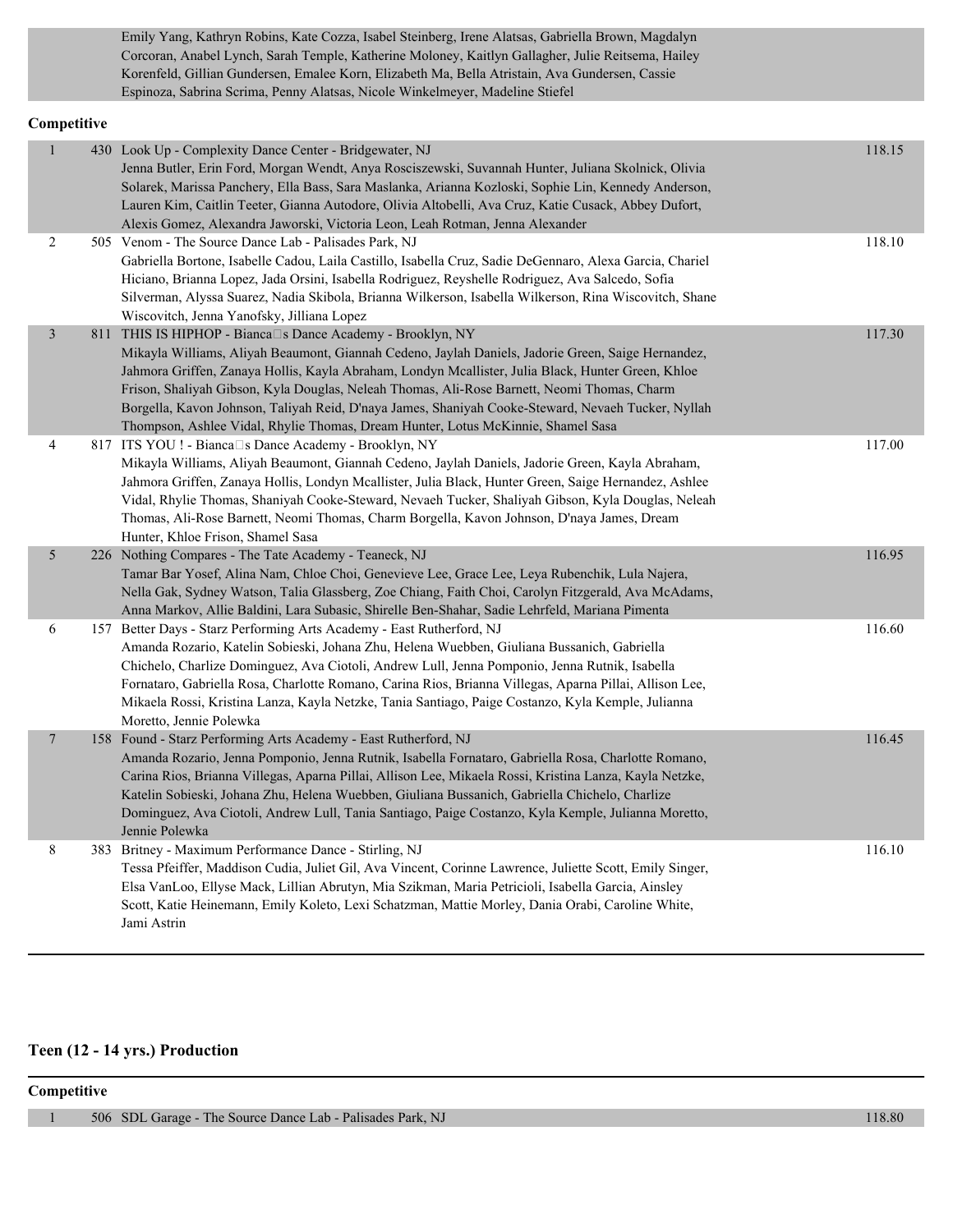|                | Alyssa Baez, Hailey Baez, Mikayla Beraun, Isabella Beraun, Sofia Beraun, Gabriella Bortone, Isabelle<br>Cadou, Laila Castillo, Abigail Chan, Sophie Chan, Leah Cigercioglu, Gabriella Clifton, Isabella Cruz,<br>Sadie DeGennaro, Sanna DiBlasio, Aliyah DiBlasio, Katie Flynn, Emilia Garcia, Alexa Garcia, Ahnasia<br>Goulbourne, Avivah Hernandez, Chariel Hiciano, Harlow Kochonover, Brianna Lopez, Isabella Lyons,<br>Gianna Mele, Francesca Meurer, Desiree Moussavian, Jada Orsini, Aerie Park, Angelina Perdomo,<br>Vanessa Polanco, Jayannah Porter, Chloe Portillo, Gabriella Puente, Mackenzie Ramirez, Isabella<br>Rodriguez, Reyshelle Rodriguez, Ava Salcedo, Gali Sanchez, Isabella Santelises, Sofia Silverman, Nina<br>Smith, Alyssa Suarez, Daniella Tirado, Lola Urgo, Nadia Skibola, Mario Vaccaro, Olivia Vaccaro,<br>Brianna Wilkerson, Isabella Wilkerson, Rina Wiscovitch, Shane Wiscovitch, Jenna Yanofsky |        |
|----------------|--------------------------------------------------------------------------------------------------------------------------------------------------------------------------------------------------------------------------------------------------------------------------------------------------------------------------------------------------------------------------------------------------------------------------------------------------------------------------------------------------------------------------------------------------------------------------------------------------------------------------------------------------------------------------------------------------------------------------------------------------------------------------------------------------------------------------------------------------------------------------------------------------------------------------------------|--------|
| $\overline{2}$ | 213 The Halftime Show - The Tate Academy - Teaneck, NJ<br>Allie Baldini, Lara Subasic, Zoe Chiang, Ava McAdams, Leya Rubenchik, Carly Baitner, Nella Gak,<br>Genevieve Lee, Meira Shlagbaum, Genevieve Tomic, Tamar Bar Yosef, Isabelle Zakheim, Isabella<br>Campous, Ava Chiang, Jade Paez, Avanthika Vetrivel, Isabella Elsebai, Mariana Pimenta, Faith Choi,<br>Grace Lee, Mariana Kardasakis, Shirelle Ben-Shahar, Rosie Kardasakis, Carolyn Fitzgerald, Audrey Diaz,<br>Sydney Watson, Gemma Alvarez, Georgina Montero, Anya Powell, Kaelynn Vargas, Leora Bernstein,<br>Chloë Diaz, Kai White, Chloe Choi, Sadie Lehrfeld, Alina Nam, Talia Glassberg, Anna Markov, Keira<br>Carter, Liam Brady, Lula Najera, Haelle Bredy                                                                                                                                                                                                     | 117.00 |
| 3              | 419 Janet - Maximum Performance Dance - Stirling, NJ<br>Mariabella Milelli, Rebecca Levitz, Isabella Pellegrino, Alexa Lombardi, Ava Maio, Tessa Pfeiffer,<br>Maddison Cudia, Juliet Gil, Ava Vincent, Corinne Lawrence, Juliette Scott, Emily Singer, Olivia Mattiola,<br>Jessica Levitz, Lily Herzog, Abby Loureiro, Francesca Salas, Laci Wenzel, Olivia Bierstein, Camryn<br>Leonow, Nina Downs, Elle Allena, Maddy Kelly, Joely Finklestein, Ellyse Mack, Lillian Abrutyn, Mia<br>Szikman, Maria Petricioli, Isabella Garcia, Ainsley Scott, Katie Heinemann, Katelyn Hubert, Kristina<br>Efremidi, Emily Koleto, Lexi Schatzman, Samantha Shatz, Mattie Morley, Dania Orabi, Caroline White,<br>Jami Astrin, Penelope Arthur, Rebecca Fullem, Melissa Fletcher, Ava DeAngelis, Leah Hubert                                                                                                                                     | 116.50 |
| 4              | 94 Princess Perspective - Starz Performing Arts Academy - East Rutherford, NJ<br>Amanda Rozario, Carina Rios, Giuliana Bussanich, Charlize Dominguez, Kyla Kemple, Kristina Lanza,<br>Allison Lee, Andrew Lull, Aparna Pillai, Jennie Polewka, Jenna Pomponio, Gabriella Rosa, Mikaela<br>Rossi, Jenna Rutnik, Helena Wuebben, Johana Zhu, Leigha Derco, Bianca Lichtman, Sophia Megaro,<br>Gabriella Chichelo, Ava Ciotoli, Tania Santiago, Katelin Sobieski, Samantha Slezak, Lily Cimillo, Paige<br>Costanzo, Isabella Fornataro, Katelynn Holland, Kayla Netzke, Charlotte Romano, Brianna Villegas,<br>Julianna Moretto                                                                                                                                                                                                                                                                                                         | 116.20 |
| 5              | 257 Around The World - 100% Dance - Ocean, NJ<br>Savannah Danz, Loretta Grazi, Francesca Santaniello, Reese Cavanaugh, Isabella Politan, Gabriella<br>Lombardi, Katie O'Donnell, Remi Greenberg, Celia Ekhelar, Taylor Shapses, Giuliana Tritto, Giuliana<br>Lombardi, Riley Olson, Samantha Petz, Caragh Seitz, Sophia Antoniotti, Tessa Caboy, Ella Kotch, Julia<br>Reisler, Aubrey Bodino, Kendra Hughes, Adison Werthwein, Amy Smith, Sara Kramer, Amanda Mojares,<br>Gabriella Sultan                                                                                                                                                                                                                                                                                                                                                                                                                                           | 115.60 |
| 6              | 884 Grand Hotel - Tara's Dance & Theatrical Arts - Northvale, NJ<br>Hannah Corcoran, Emily Yang, Sophia Olshow, Antoinette Lutot, Elle Leventhal, Serena Cuellar,<br>Magdalyn Corcoran, Lilah Small, Kathryn Robins, Kate Cozza, Isabel Steinberg, Irene Alatsas, Gabriella<br>Brown, Sarah Temple, Katherine Moloney, Kaitlyn Gallagher, Julie Reitsema, Hailey Korenfeld, Gillian<br>Gundersen, Emalee Korn, Elizabeth Ma, Bella Atristain, Ava Gundersen, Ava Chase, Anabel Lynch,<br>Cassie Espinoza, Sabrina Scrima, Penny Alatsas, Nicole Winkelmeyer, Madeline Stiefel                                                                                                                                                                                                                                                                                                                                                        | 115.25 |

# **Senior (15 - 19 yrs.) Solo**

| Performance     |  |                                                                           |       |
|-----------------|--|---------------------------------------------------------------------------|-------|
|                 |  | 333 Lemon - Shooting Stars NYC - New York, NY<br>Jamie Sage               | 84.25 |
| 2               |  | 331 Dreams - Shooting Stars NYC - New York, NY<br>Ava Testa               | 84.00 |
| <b>Advanced</b> |  |                                                                           |       |
|                 |  | 589 This Moment - Premiere Dance Theatre - Montclair, NJ<br>Taylor Hudson | 86.40 |

2 923 Flying Goddess - FA DANCE - Livingston, NJ 86.20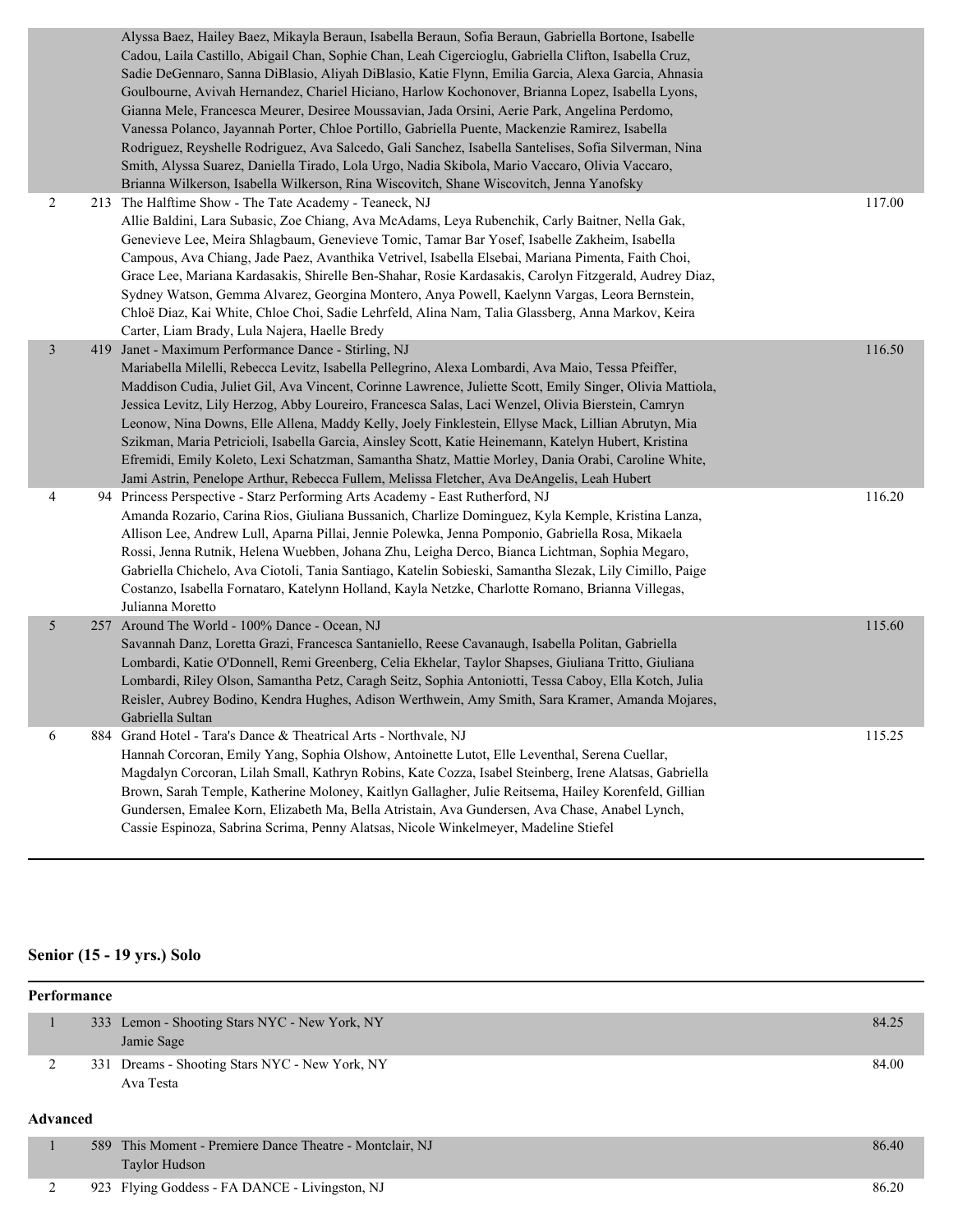|                |     | Tiffany Lan                                                                                        |       |
|----------------|-----|----------------------------------------------------------------------------------------------------|-------|
| 3              |     | 826 Love on the Brain - Brickhouse NYC - New York, NY<br>Liza Cocozziello                          | 86.15 |
| 4              |     | 279 The 20th Century Fox Mambo - Tara's Dance & Theatrical Arts - Northvale, NJ<br>Cassie Espinoza | 86.10 |
| 5              |     | 914 Another Love - Brooklyn's Elite Dance Complex - Brooklyn, NY<br>Eva Aronov                     | 85.80 |
| 6              |     | 280 Falling Apart - Tara's Dance & Theatrical Arts - Northvale, NJ<br>Nicole Winkelmeyer           | 85.40 |
| 7              |     | 911 California Dreaming - Brooklyn's Elite Dance Complex - Brooklyn, NY<br>Julia Lapeis            | 85.35 |
| 8              |     | 284 Rescue - Tara's Dance & Theatrical Arts - Northvale, NJ<br>Penny Alatsas                       | 85.30 |
| 9              |     | 588 Dichotomy - Premiere Dance Theatre - Montclair, NJ<br>Sienna Hedgepeth                         | 85.20 |
| 10             |     | 585 Lets Get It - Premiere Dance Theatre - Montclair, NJ<br>Mikaylah Ware                          | 85.15 |
| Competitive    |     |                                                                                                    |       |
| 1              | 470 | Reflection - Complexity Dance Center - Bridgewater, NJ<br>Suvannah Hunter                          | 88.75 |
| 2              |     | 194 I've Been Loving You - The Tate Academy - Teaneck, NJ<br>Mariana Pimenta                       | 88.70 |
| $\mathfrak{Z}$ |     | 927 Falling in love - Brooklyn's Elite Dance Complex - Brooklyn, NY<br>Elizabeth Vasylets          | 88.60 |
| 4              |     | 266 I Love You - 100% Dance - Ocean, NJ<br>Savannah Danz                                           | 88.45 |
| 5              |     | 869 Soar - Complexity Dance Center - Bridgewater, NJ<br>Sophie Lin                                 | 88.05 |
| 6              |     | 768 Speaking in Tounge - Betty Jean's Dance Studio - Wappingers Falls, NY<br>Julia Kapogiannis     | 88.00 |
| 7              |     | 450 Falling Up - Complexity Dance Center - Bridgewater, NJ<br>Alexandra Jaworski                   | 87.95 |
| 8              |     | 103 Creep - Starz Performing Arts Academy - East Rutherford, NJ<br>Kyla Kemple                     | 87.75 |
| 8              |     | 109 Toxic - Starz Performing Arts Academy - East Rutherford, NJ<br>Julianna Moretto                | 87.75 |
| 9              |     | 451 All Coming Back - Complexity Dance Center - Bridgewater, NJ<br>Ava Cruz                        | 87.70 |
| 9              |     | 453 Falter - Complexity Dance Center - Bridgewater, NJ<br>Arianna Kozloski                         | 87.70 |
| 10             |     | 233 Going Down - The Tate Academy - Teaneck, NJ<br>Sadie Lehrfeld                                  | 87.55 |

### **Senior (15 - 19 yrs.) Duet/Trio**

| <b>Advanced</b> |  |                                                                                                                  |       |
|-----------------|--|------------------------------------------------------------------------------------------------------------------|-------|
|                 |  | 296 The Gift Of A Friend - Tara's Dance & Theatrical Arts - Northvale, NJ<br>Cassie Espinoza, Nicole Winkelmeyer | 86.05 |
|                 |  | 217 Heat - The Tate Academy - Teaneck, NJ<br>Lara Subasic, Allie Baldini                                         | 85.50 |
|                 |  | 797 Turning Tables - The Moderne Acadamie of Fine Arts - Scotch Plains, NJ<br>GiGi Herb, Ava Berry               | 85.25 |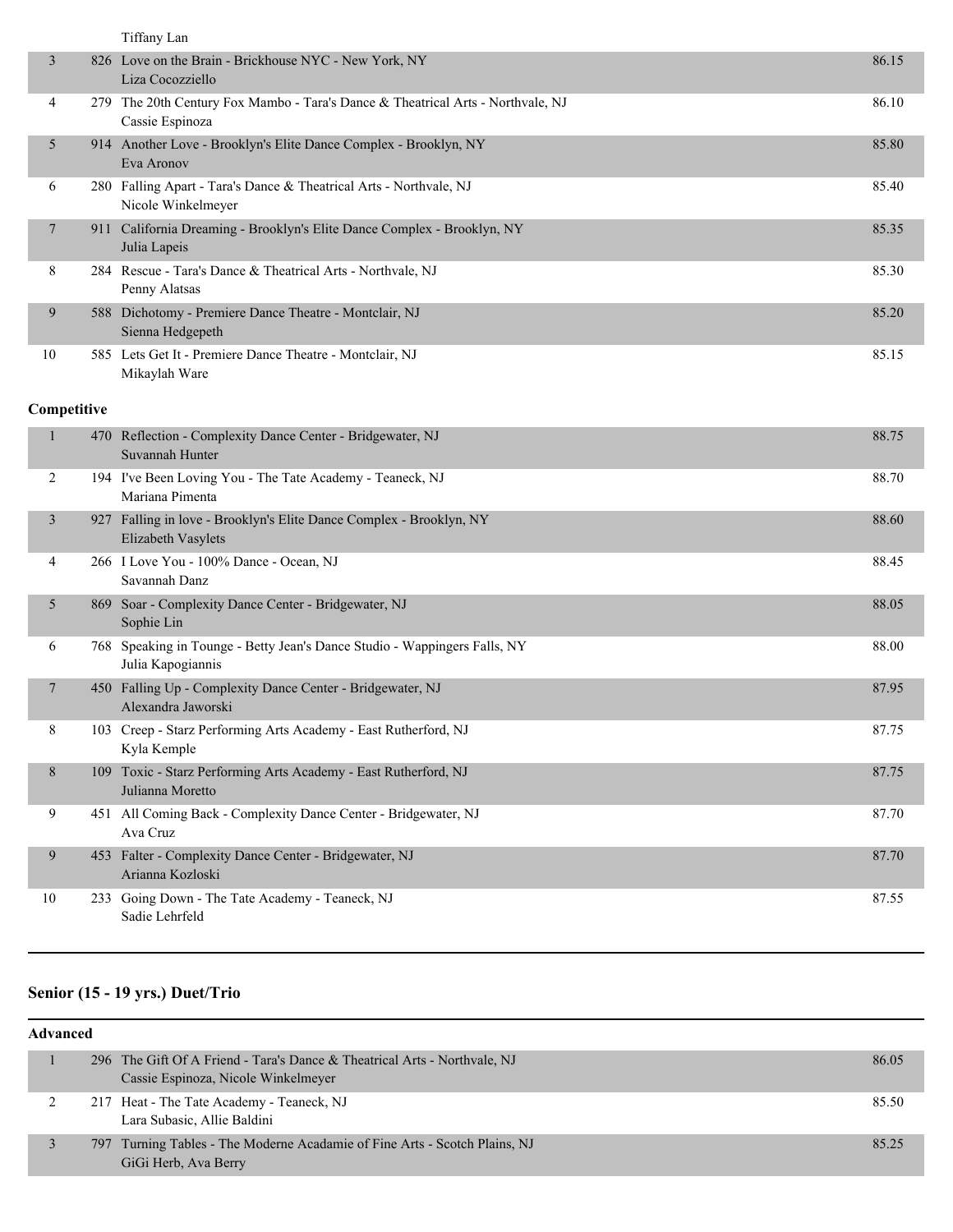#### **Competitive**

|    | 468 Moral Of The Story - Complexity Dance Center - Bridgewater, NJ<br>Suvannah Hunter, Ava Cruz, Alexandra Jaworski | 117.60 |
|----|---------------------------------------------------------------------------------------------------------------------|--------|
| 2  | TO REMINISCE - KP Dance Center - Northport, NY<br>740.<br>Grace LaVergne, Brandon Nalbantoglu                       | 117.25 |
| 3  | FIFTY FIFTY - KP Dance Center - Northport, NY<br>739<br>Nick Moletto, Christina Gabel                               | 117.10 |
| 4  | 738 I LOST A FRIEND - KP Dance Center - Northport, NY<br>Nick Moletto, Brandon Nalbantoglu                          | 116.90 |
| 5  | 136 Fix You - Starz Performing Arts Academy - East Rutherford, NJ<br>Charlotte Romano, Carina Rios                  | 116.80 |
| 6  | 931 Feeling Good - Brooklyn's Elite Dance Complex - Brooklyn, NY<br>Michelle Gerovich, Elizabeth Vasylets           | 116.70 |
| 7  | 614 Weak Spot - Eastside Dance Project - North Plainfield, NJ<br>Jayla Paredes, Enydia Haynes, Giavanna Overton     | 116.55 |
| 8  | 263 Lose Yourself - 100% Dance - Ocean, NJ<br>Savannah Danz, Francesca Santaniello, Remi Greenberg                  | 116.50 |
| 9  | 218 Even If It's a Lie - The Tate Academy - Teaneck, NJ<br>Anna Markov, Sadie Lehrfeld                              | 116.40 |
| 10 | GREEN LIGHT - Bianca□s Dance Academy - Brooklyn, NY<br>809<br>Dream Hunter, Zanaya Hollis                           | 116.20 |
|    |                                                                                                                     |        |

### **Senior (15 - 19 yrs.) Small**

#### **Advanced**

| $\mathbf{1}$ | 311 Telephone - Tara's Dance & Theatrical Arts - Northvale, NJ<br>Anabel Lynch, Ava Gundersen, Elizabeth Ma, Sabrina Scrima, Penny Alatsas, Nicole Winkelmeyer,<br>Madeline Stiefel, Juliette Lewis, Cassie Espinoza    | 115.70 |
|--------------|-------------------------------------------------------------------------------------------------------------------------------------------------------------------------------------------------------------------------|--------|
| 2            | 313 Red Arrow - Tara's Dance & Theatrical Arts - Northvale, NJ<br>Penny Alatsas, Nicole Winkelmeyer, Madeline Stiefel, Juliette Lewis, Cassie Espinoza                                                                  | 114.75 |
| Competitive  |                                                                                                                                                                                                                         |        |
|              | 435 Overthinker - Complexity Dance Center - Bridgewater, NJ<br>Suvannah Hunter, Sophie Lin, Sara Maslanka, Marissa Panchery, Caitlin Teeter, Ava Cruz, Arianna<br>Kozloski, Alexandra Jaworski                          | 117.65 |
| 2            | 745 FOREVER - KP Dance Center - Northport, NY<br>Nick Moletto, Natalie Cuevas, Giana DelloRusso, Christina Gabel, Grace LaVergne, Brandon<br>Nalbantoglu                                                                | 117.45 |
| 3            | 220 We Don't - The Tate Academy - Teaneck, NJ<br>Chloe Choi, Grace Lee, Zoe Chiang, Anna Markov, Carolyn Fitzgerald, Faith Choi, Mariana Pimenta,<br>Sadie Lehrfeld                                                     | 117.20 |
| 4            | 746 ONLY 3 CAN LEAVE - KP Dance Center - Northport, NY<br>Nick Moletto, Christina Gabel, Grace LaVergne, Brandon Nalbantoglu                                                                                            | 117.10 |
| 5            | 434 Lost On You - Complexity Dance Center - Bridgewater, NJ<br>Sophie Lin, Sara Maslanka, Jenna Alexander, Caitlin Teeter, Ava Cruz, Arianna Kozloski, Alexandra<br>Jaworski, Addison Yesalonis, Morgan Wendt           | 117.00 |
| 6            | 513 Woke - Vicky Simegiatos Performing Arts Center - Brooklyn, NY<br>Julia Solecki, Cordelia Leydon, Madeline Doty, Angelina Sporek, Bridget Meier, Kyra Kalinovsky,<br>Stefani Mindrebo                                | 116.80 |
| 7            | 504 Assassins - The Source Dance Lab - Palisades Park, NJ<br>Gabriella Bortone, Isabelle Cadou, Alexa Garcia, Ahnasia Goulbourne, Brianna Lopez, Isabella<br>Rodriguez, Reyshelle Rodriguez, Ava Salcedo, Alyssa Suarez | 116.75 |
| 8            | 249 I'm In Here - 100% Dance - Ocean, NJ<br>Savannah Danz, Loretta Grazi, Francesca Santaniello, Reese Cavanaugh, Isabella Politan, Remi<br>Greenberg, Taylor Shapses, Amy Smith, Giuliana Tritto                       | 116.60 |
| 8            | 555 The Search - Brooklyn's Elite Dance Complex - Brooklyn, NY                                                                                                                                                          | 116.60 |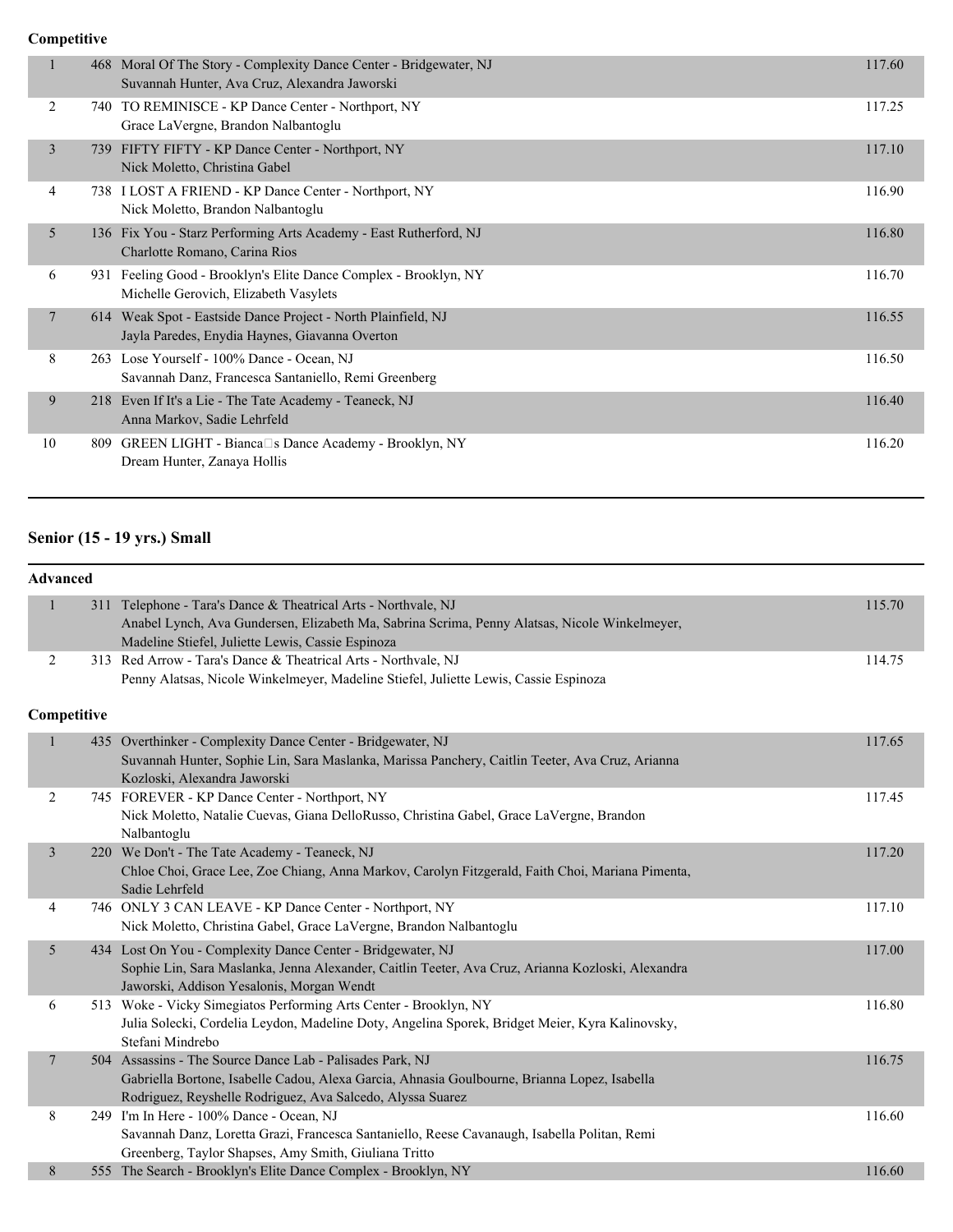|    | Dylan Brod, Emma Popowski, Eva Aronov, Joshua Gerovich, Matthew Galea, Julia Lapeis, Nicole       |        |
|----|---------------------------------------------------------------------------------------------------|--------|
|    | Chernecher                                                                                        |        |
| 8  | 668 Dance in the Moonlight - Little Mulan Dance Troupe - Philadelphia, PA                         | 116.60 |
|    | Christina Cai, Emily Xiao, Isha Jiang, Bridget Hoban, Kailin Gao                                  |        |
| 9  | 247 I Could Get Use To This - 100% Dance - Ocean, NJ                                              | 116.45 |
|    | Savannah Danz, Francesca Santaniello, Isabella Politan, Gabriella Lombardi, Remi Greenberg, Celia |        |
|    | Ekhelar, Loretta Grazi                                                                            |        |
| 10 | 557 19 - Brooklyn's Elite Dance Complex - Brooklyn, NY                                            | 116.15 |
|    | Emma Popowski, Eva Aronov, Elizabeth Vasylets, Julia Lapeis, Dylan Brod                           |        |
|    |                                                                                                   |        |

#### **Senior (15 - 19 yrs.) Large**

| Performance              |             |                                                                                                                                                                                                                                                                                                                                                             |        |  |
|--------------------------|-------------|-------------------------------------------------------------------------------------------------------------------------------------------------------------------------------------------------------------------------------------------------------------------------------------------------------------------------------------------------------------|--------|--|
| $\mathbf{1}$             |             | 160 Edge - Shooting Stars NYC - New York, NY<br>Alexandra Goldberg, Jamie Sage, Cesca Caldarella, Lily Marett, Isabella Reichenbach, Jaden Jacoby -<br>Cooper, Kate Winthrop, Ava Testa, Ella Hecht, Jillian Stahl, Jasper Nodelman                                                                                                                         | 112.10 |  |
|                          | Competitive |                                                                                                                                                                                                                                                                                                                                                             |        |  |
| $\mathbf{1}$             |             | 482 Praying - Complexity Dance Center - Bridgewater, NJ<br>Erin Ford, Morgan Wendt, Suvannah Hunter, Marissa Panchery, Ella Bass, Sara Maslanka, Arianna<br>Kozloski, Sophie Lin, Jenna Butler, Caitlin Teeter, Gianna Autodore, Olivia Altobelli, Ava Cruz, Katie<br>Cusack, Alexandra Jaworski, Victoria Leon, Jenna Alexander, Addison Yesalonis         | 117.85 |  |
| 2                        |             | 481 Take It - Complexity Dance Center - Bridgewater, NJ<br>Suvannah Hunter, Sophie Lin, Sara Maslanka, Jenna Alexander, Erin Ford, Caitlin Teeter, Ava Cruz,<br>Arianna Kozloski, Alexandra Jaworski, Addison Yesalonis, Victoria Leon, Morgan Wendt, Ella Bass,<br>Gianna Autodore                                                                         | 117.80 |  |
| $\overline{\mathbf{3}}$  |             | 232 BlackWater - The Tate Academy - Teaneck, NJ<br>Chloe Choi, Genevieve Lee, Grace Lee, Zoe Chiang, Allie Baldini, Anna Markov, Ava McAdams,<br>Carolyn Fitzgerald, Faith Choi, Mariana Pimenta, Sadie Lehrfeld                                                                                                                                            | 117.35 |  |
| 4                        |             | 19 Run From Me - Vicky Simegiatos Performing Arts Center - Brooklyn, NY<br>Kyra Kalinovsky, Stefani Mindrebo, Dylan LaBella, Maria Sirigos, Lulu Beltran, Cordelia Leydon,<br>Angelina Sporek, Ashley Juarez, Madeline Doty, Sienna Santangelo, Bridget Meier, Asimina Hionas                                                                               | 117.05 |  |
| $\overline{\mathcal{A}}$ |             | 666 Flowing Reverie - Little Mulan Dance Troupe - Philadelphia, PA<br>Isha Jiang, Christina Cai, Emily Xiao, Bridget Hoban, Catherine Cai, Cindy Wang, Rona Liuzhong, Kailin<br>Gao, Cindy Zheng, Katelyn Chen, Sophia Pan                                                                                                                                  | 117.05 |  |
| 5                        |             | 483 Club - Complexity Dance Center - Bridgewater, NJ<br>Sara Maslanka, Marissa Panchery, Katie Cusack, Jenna Butler, Erin Ford, Caitlin Teeter, Ava Cruz,<br>Alexandra Jaworski, Victoria Leon, Olivia Altobelli                                                                                                                                            | 116.80 |  |
| 6                        |             | 382 B.O.S.S. - Maximum Performance Dance - Stirling, NJ<br>Olivia Mattiola, Jessica Levitz, Lily Herzog, Abby Loureiro, Francesca Salas, Laci Wenzel, Olivia<br>Bierstein, Kristina Efremidi, Samantha Shatz, Penelope Arthur, Rebecca Fullem, Melissa Fletcher, Ava<br>DeAngelis, Leah Hubert                                                              | 116.65 |  |
| 7                        |             | 388 Y2K - Maximum Performance Dance - Stirling, NJ<br>Samantha Shatz, Olivia Mattiola, Melissa Fletcher, Leah Hubert, Laci Wenzel, Jessica Levitz, Jami Astrin,<br>Francesca Salas, Ava DeAngelis, Abby Loureiro                                                                                                                                            | 116.55 |  |
| 8                        |             | 154 I Will Wait - Starz Performing Arts Academy - East Rutherford, NJ<br>Tania Santiago, Kyla Kemple, Julianna Moretto, Jenna Pomponio, Isabella Fornataro, Gabriella Rosa,<br>Charlotte Romano, Carina Rios, Aparna Pillai, Allison Lee                                                                                                                    | 116.35 |  |
| 9                        |             | 391 I Do - Maximum Performance Dance - Stirling, NJ<br>Rebecca Fullem, Penelope Arthur, Olivia Mattiola, Olivia Bierstein, Melissa Fletcher, Lily Herzog, Leah<br>Hubert, Laci Wenzel, Juliette Scott, Jessica Levitz, Ava DeAngelis, Abby Loureiro, Lexi Schatzman                                                                                         | 116.20 |  |
| 10                       |             | 143 Sweet Home Alabama - Starz Performing Arts Academy - East Rutherford, NJ<br>Amanda Rozario, Charlize Dominguez, Ava Ciotoli, Andrew Lull, Julianna Moretto, Jennie Polewka,<br>Jenna Pomponio, Jenna Rutnik, Gabriella Rosa, Charlotte Romano, Carina Rios, Brianna Villegas, Aparna<br>Pillai, Allison Lee, Mikaela Rossi, Tania Santiago, Kyla Kemple | 116.15 |  |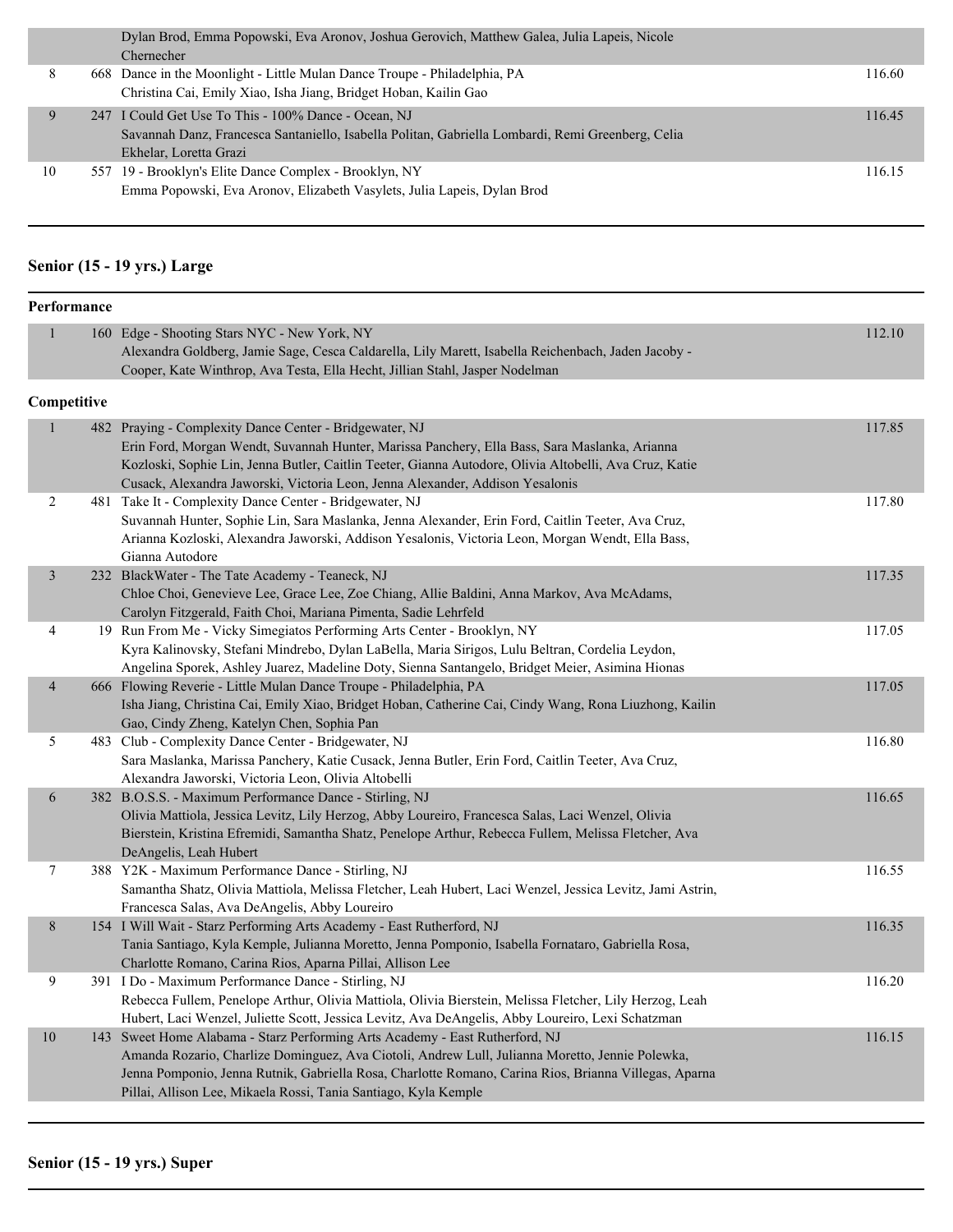#### **Competitive**

|  | 904 Twas the Night - Brooklyn's Elite Dance Complex - Brooklyn, NY<br>Michelle Gerovich, Nicole Chernecher, Matthew Galea, Julia Lapeis, Gabriella Klyachman, Eva Aronov,<br>Elizabeth Vasylets, Roschelle Dimentman, Joshua Gerovich, Gavin Barone, Emma Popowski, Dylan<br>Brod, Veronica Shafir, Georgina Raptis, Gabriellla Zaydenverg, Anthony Shafir, Tristan Lemma Velez,<br>Brigette Belorusets, Ariella Buznik                                                            | 116.80 |
|--|------------------------------------------------------------------------------------------------------------------------------------------------------------------------------------------------------------------------------------------------------------------------------------------------------------------------------------------------------------------------------------------------------------------------------------------------------------------------------------|--------|
|  | 560 The Boy That Lived - Brooklyn's Elite Dance Complex - Brooklyn, NY<br>Anthony Shafir, Ariana Starobinets, Ariella Buznik, Dylan Brod, Elizabeth Vasylets, Emma Popowski,<br>Eric Klyachman, Eva Aronov, Gabriella Klyachman, Gabriellla Zaydenverg, Gavin Barone, Georgina<br>Raptis, Joie Scotto, Joshua Gerovich, Julia Lapeis, Matthew Galea, Mazyng Li, Michelle Gerovich, Nicole<br>Chernecher, Rocco Zappulla, Roschelle Dimentman, Tristan Lemma Velez, Veronica Shafir | 116.25 |

### **Senior (15 - 19 yrs.) Production**

| Competitive |  |                                                                                                                                                                                                                                                                                                                                                                                                                                                                                            |        |  |
|-------------|--|--------------------------------------------------------------------------------------------------------------------------------------------------------------------------------------------------------------------------------------------------------------------------------------------------------------------------------------------------------------------------------------------------------------------------------------------------------------------------------------------|--------|--|
|             |  | 882 I Am My Brother's Keeper - Movement Performing Arts Conservatory - Philadelphia, PA<br>Daylin Astrel, J'yona Love, Autumn Hammond, Deja Lewis, Jaylah Pace, Zoe Duncan, Aubrey Smith,<br>Bryce McArthur, Anisa Haywood, Maya Brown, Demetrious Reed                                                                                                                                                                                                                                    | 118.45 |  |
|             |  | 654 Monks and Ballerinas - Movement Performing Arts Conservatory - Philadelphia, PA<br>Nahzjai Johnson, Daylin Astrel, J'yona Love, Autumn Hammond, Deja Lewis, Jaylah Pace, Zoe Duncan,<br>Aubrey Smith, Bryce McArthur, Anisa Haywood, Janiya Evans, Saaniyah Willoughby, Reniyah Mayes,<br>Mikayla Gray, Kalea Jordan, Maya Brown, Demetrious Reed                                                                                                                                      | 118.35 |  |
| 3           |  | 559 Up Above the Clouds - Brooklyn's Elite Dance Complex - Brooklyn, NY<br>Anthony Shafir, Veronica Shafir, Ariana Starobinets, Mazyng Li, Brigette Belorusets, Tristan Lemma<br>Velez, Gavin Barone, Roschelle Dimentman, Liora Zisman, Ariella Buznik, Gabriellla Zaydenverg,<br>Nicole Chernecher, Georgina Raptis, Julia Lapeis, Elizabeth Vasylets, Michelle Gerovich, Joshua<br>Gerovich, Matthew Galea, Emma Popowski, Eva Aronov, Dylan Brod, Gabriella Klyachman, Dylan<br>Zisman | 116.55 |  |

# **Adult (20 yrs. & Over) Solo**

| Performance |  |                                             |       |
|-------------|--|---------------------------------------------|-------|
|             |  | 920 Dai Flowers - FA DANCE - Livingston, NJ | 84.30 |
|             |  | Lily Yin                                    |       |

### **Adult (20 yrs. & Over) Duet/Trio**

| Performance |  |                                                                        |       |  |
|-------------|--|------------------------------------------------------------------------|-------|--|
|             |  | 924 Step Drum - FA DANCE - Livingston, NJ<br>Dongcha Huang, Yanhua Ren | 83.75 |  |
|             |  | 921 I and me - FA DANCE - Livingston, NJ<br>Lily Yin, Shuhong Xie      | 83.25 |  |

### **Adult (20 yrs. & Over) Small**